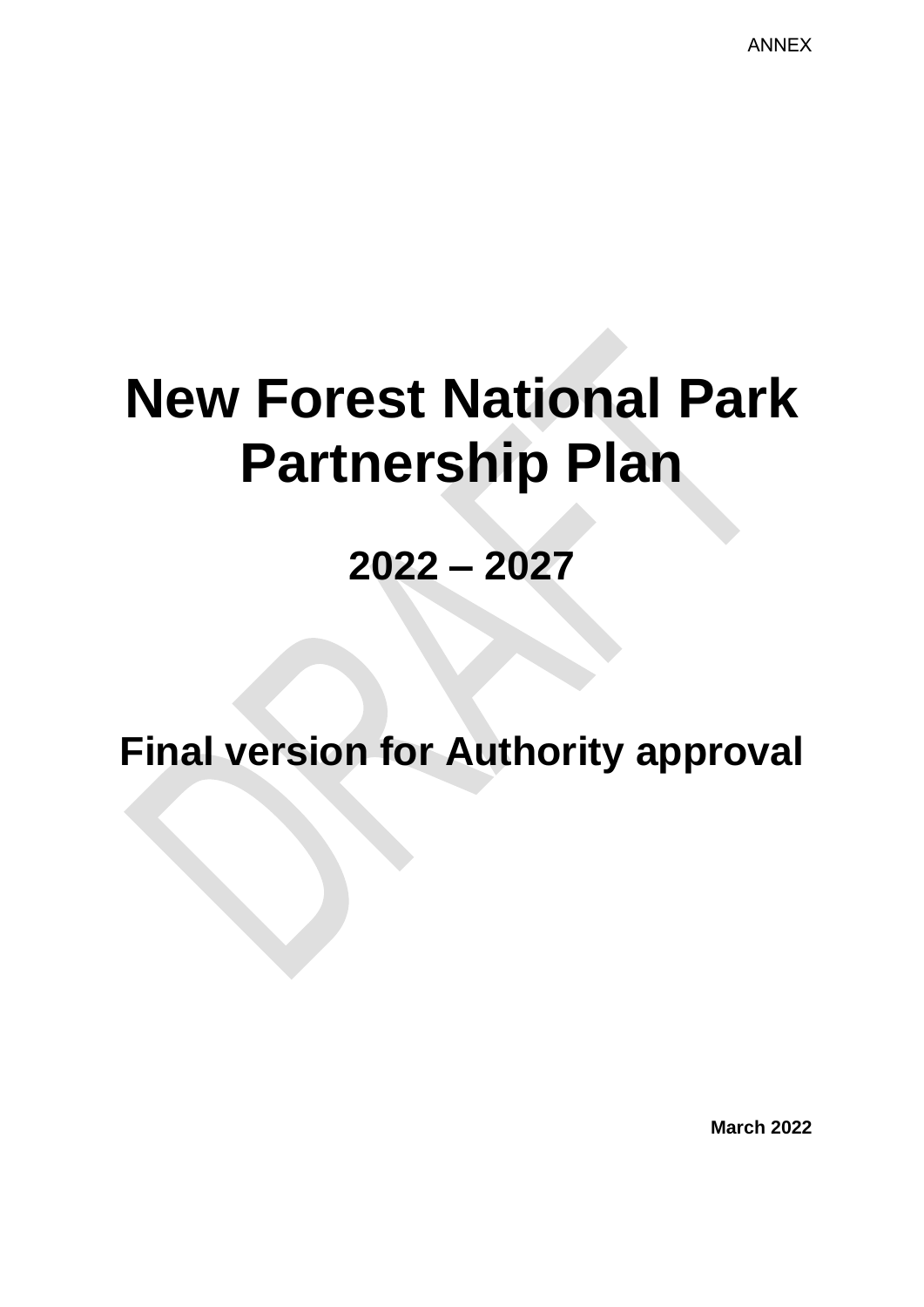#### **Foreword**

As we reflect on what has been an incredibly difficult period, our collective experience of the recent Covid pandemic has made us realise just how much we rely on the natural environment for our health and wellbeing. Like all National Parks, the New Forest National Park has provided a vital space for respite and recovery. In turn, this has increased focus on the importance of the natural world and ensuring that the landscape and the nature it supports is sustained for future generations. An urgent step change is needed - many agree that now is the time to redouble our efforts to tackle the twin challenges of our age – the decline of nature and biodiversity and the fundamentally connected threat of the climate crisis. This has been reflected in conversations at a national and international level, such as COP26, measures in the 2021 Environment Act, the Government's response to the national Landscapes Review  $(2022)^1$  and locally in our discussions and the projects that have emerged in partnership with local organisations and communities where local action is at the fore.

Nationally attention is on a 'green recovery', on how we recover the economy, address societal needs as a whole and crucially, the environment is leading to measures to move us towards a greener future. It is not only the UK which has undergone this realisation; globally there is a clear desire to see change.

In this Partnership Plan, we set out a refreshed Vision for the New Forest National Park's future in this context of crisis and recovery. This renews our collective commitments to deliver the purposes for which our National Park was designated - to conserve and enhance the natural beauty, wildlife and cultural heritage and to promote understanding and enjoyment of the Forest's special qualities. In so doing we also have a duty to foster the social and economic wellbeing of our communities.

The Government has confirmed its support for strengthening the role of National Park Management/Partnership Plans. The new Partnership Plan is a call to action for individuals, communities, businesses, public bodies, voluntary sector and other organisations to work together to deliver a positive future for this special place.

<sup>1</sup> Landscapes review (National Parks and AONBs): government response, January 2022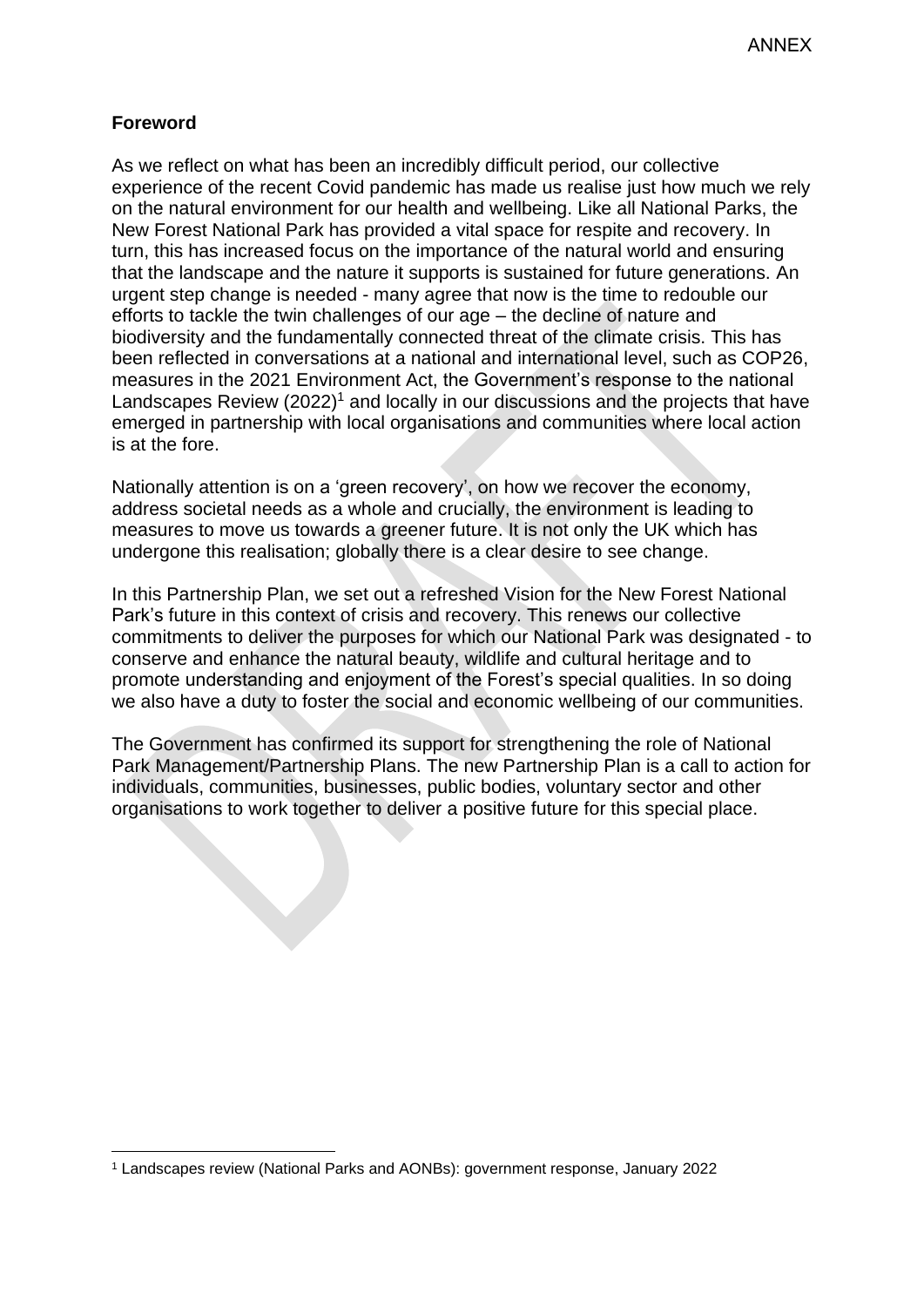## **Introduction**

National Parks are protected landscapes recognised to be of the highest national importance for the natural beauty of their landscapes, the value of their wildlife habitats and cultural heritage, and the opportunities they give for many people to enjoy these qualities.

The New Forest has long been recognised as an exceptional landscape, shaped over millennia by the people who have lived and worked here. It is one of the most important areas for nature conservation in Europe and its open landscape, coastline and unique natural beauty have inspired generations of local people and visitors alike.

In 2019, we celebrated the 70<sup>th</sup> anniversary of the National Parks and Access to the Countryside Act 1949 which led to the designation of the first National Park in England, the Peak District National Park.

We now have 10 National Parks in England and the New Forest was one of the last to be formally designated in 2005. Covering 220 square miles on the central south coast of England, it is the smallest National Park in the UK, other than the Broads. Yet it is also home to more than 34,000 people and 2,500 local businesses. More than 16 million people live within a 90-minute drive of the New Forest and its ease of access make it one of the most visited National Parks in the country.

Our National Parks are the 'breathing spaces' for the nation and 73 years on from the first designation, the Government recognises National Parks as our most iconic and beautiful places, representing our shared heritage and national identity, and home to many of our rural communities and businesses. The Government sets out a vision for nationally protected landscapes as 'A coherent national network of beautiful, nature-rich spaces that all parts of society can easily access and enjoy. Protected landscapes will support thriving local communities and economies, improve our public health and wellbeing, drive forward nature recovery, and build our resilience to climate change.'*<sup>2</sup>*

#### **Plan of action**

Looking beyond the Covid pandemic, we need to respond to the climate and nature emergencies and as we transition to a new way of life outside the European Union, now more than ever we need a clear, up-to-date plan of action to equip the Forest for the future.

The central role of this Plan is to guide and co-ordinate the work of all those with an interest and influence in the National Park in delivering the National Park purposes and duty. This includes organisations with statutory responsibilities, land management interests, businesses, local communities and user groups. It is a Plan for the National Park, not the National Park Authority. All those with interests in the

<sup>2</sup> Landscapes review (National Parks and AONBs): Government response, January 2022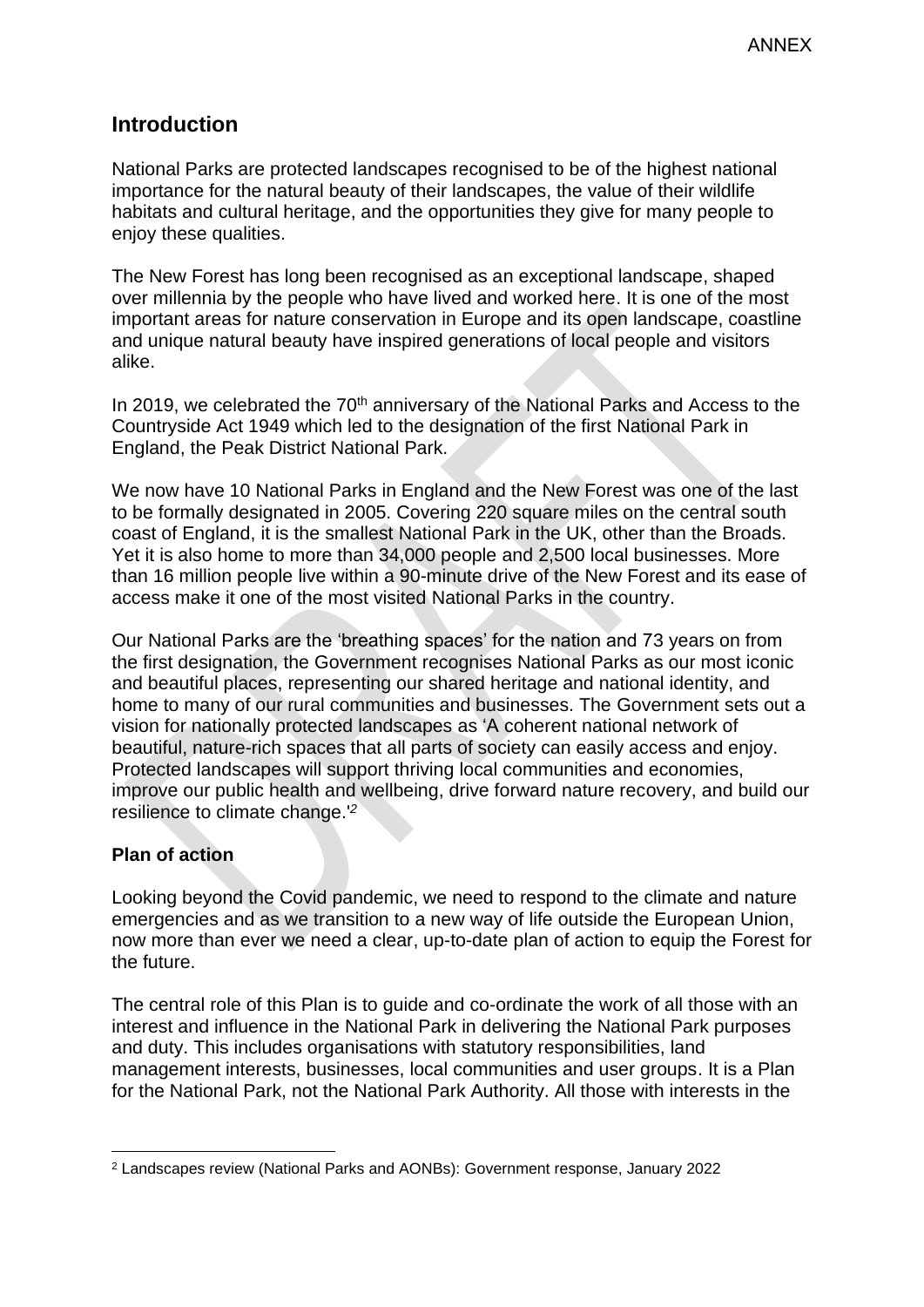New Forest National Park should take account of the Partnership Plan's vision for the area and embed the relevant actions within their own work programmes.

This Plan outlines the key drivers and challenges facing the National Park and sets out how these will be addressed collectively. It sets out an overall approach to managing the National Park for the next five years, which will frame more detailed policies and actions over this period. It will guide and align the priorities and resources of the National Park Authority with those of partner organisations, businesses and communities who are key to the implementation of our collective ambitions. Our intention is that it will also influence wider decisions and investment of all those who have a part to play in protecting this most special landscape. It will also enable the support and engagement of communities in and around the New Forest who have a crucial role in achieving a positive future for the National Park.

We are building on many achievements from the previous Partnership Plan. Its legacy includes success in securing and managing grants for projects across the Forest together, such as the Heritage Lottery funded 'Our Past Our Future' and the Verderers' Higher Level Stewardship Scheme. More recently grant funding has been secured due to this track record of successfully delivering large partnership projects.

This Partnership Plan has been prepared with input and support from the main statutory organisations who share responsibility for delivering the aims and objectives of the Plan. Its scope was set by a widely advertised call for views at the New Forest Show in 2019, followed by a public 'snapshot' survey in 2020 with over 2,700 responses. The resulting draft Partnership Plan received responses and feedback from over 380 individuals and organisations as part of the public consultation in Summer 2021. The feedback and comments received from partners and the local communities have undoubtedly helped to strengthen the Plan.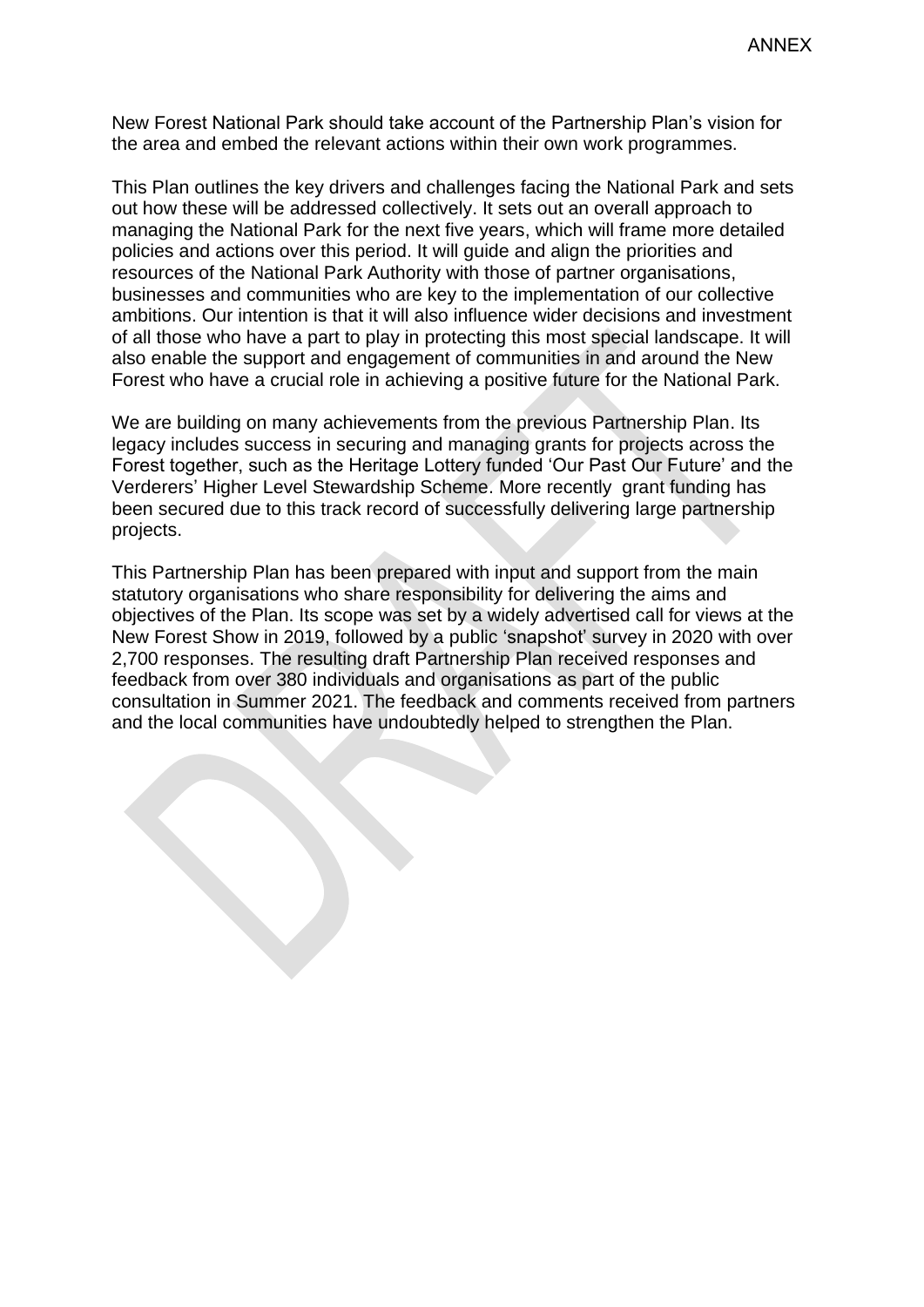# **Our Vision for the New Forest National Park**

The Vision for the New Forest is to be a national beacon for a sustainable future, where nature and people flourish. In 2050, the National Park is a unique and immediately recognisable place where:

- people live and work sustainably, having successfully adapted to the impacts of the climate emergency and supporting nature's recovery and resilience
- tranquillity and a feeling of naturalness pervade large parts of the New Forest
- the mosaic of distinctive landscapes and habitats have been conserved and greatly enhanced, supporting wildlife to recover and flourish
- there is a strong sense, understanding of and support for the heritage and living culture of the New Forest, especially the local tradition of commoning
- facilities such as car parks, campsites, walking and cycling routes and community green spaces are in the right places to both protect rare wildlife and to provide a better, more informed experience for people
- all communities and visitors are better informed and gain inspiration, health and wellbeing and enjoy the extensive areas accessible across the National Park whilst respecting the fragile nature, unique environment and rich culture of the New Forest
- local, regional and national organisations recognise and work to enhance the value of the National Park; there is an appreciation of its importance and role within the wider area
- everyone contributes to caring for the National Park as a special place for present and future generations.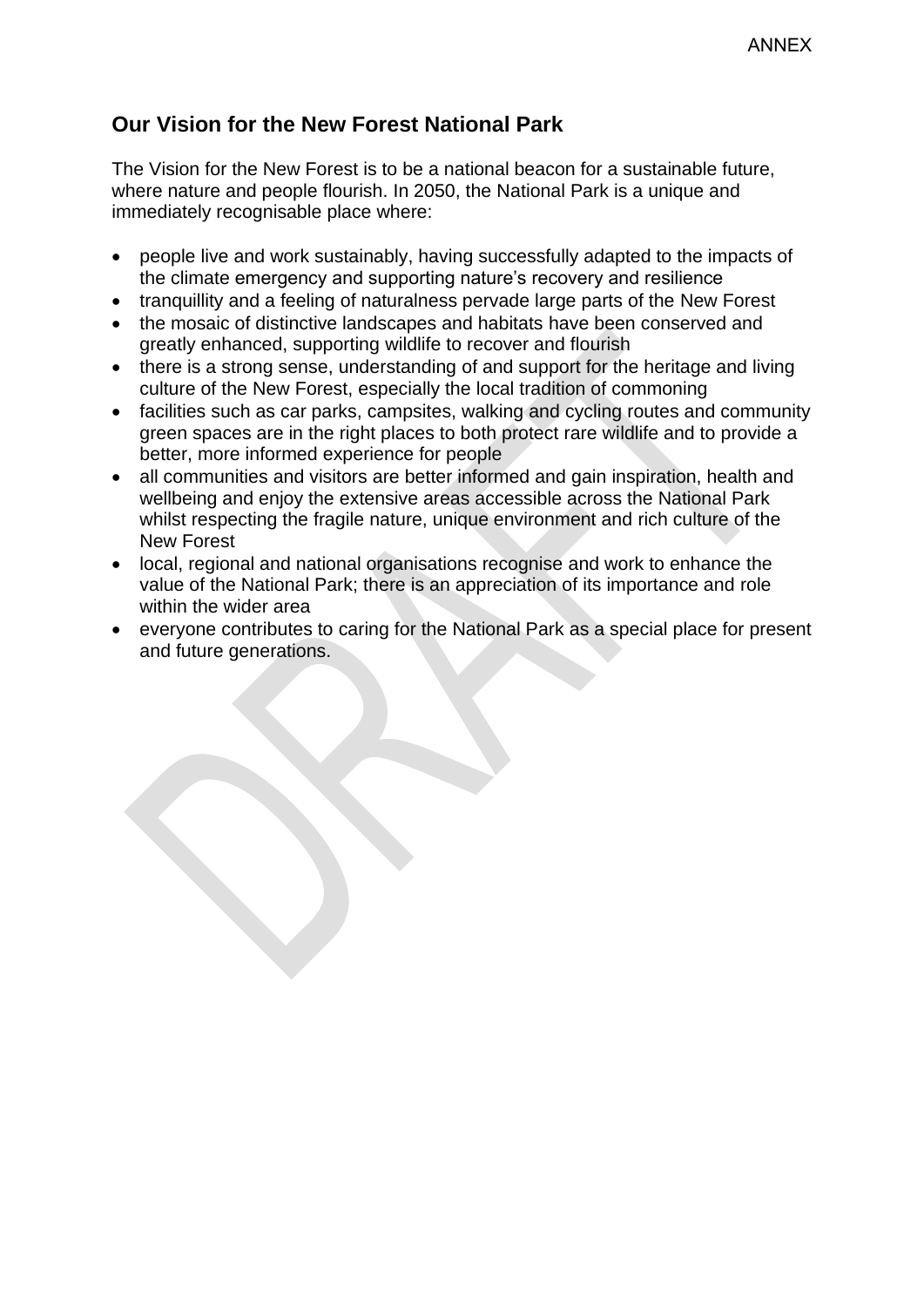## **The Qualities that make the New Forest special**

The [special qualities](https://www.newforestnpa.gov.uk/documents/discover/special-qualities-of-the-new-forest-national-park/) of the New Forest are those qualities that define it, make it unique and immediately recognisable and, when taken together, distinguish it from all other parts of the country. These qualities are fundamental to the two National Park purposes and are the underlying reason for its designation.

*The New Forest's outstanding natural beauty:* the sights, sounds and smells of ancient woodland with large veteran trees, heathland, bog, autumn colour and an unspoilt coastline, with views of the Solent and Isle of Wight.

*An extraordinary diversity of plants and animals and habitats of national and international importance*: the mosaic of lowland heath, mire, ancient pasture woodland and Forest lawns that forms the Open Forest is unique in Britain and Europe. In addition, the Solent coastline comprises extensive areas of mudflats, salt marsh and shingle, backed in places by low cliffs, supporting large populations of wintering wildfowl and waders. In total 56% of the National Park is designated for its national or international nature conservation value - a far higher proportion than any other English National Park.

*A unique historic, cultural and archaeological heritage*, from royal hunting ground, to shipbuilding, salt making and 500 years of military coastal defence. The cultural landscape of the New Forest has developed continuously from prehistoric times to the present. The National Park has 214 Scheduled Ancient Monuments, constituting almost 10% of all scheduled monuments in the south east region, together with many important unscheduled sites.

*An historic commoning system* that maintains so much of what people know and love as 'the New Forest' forming the heart of a working landscape based on farming and forestry. The New Forest remains one of the few extensive lowland commons where rights are still widely practised and a strong commoning culture continues. The right of mast allows the turning out of pigs to feed on the acorn crop, while common pasture allows the grazing of ponies, cattle and donkeys.

**The iconic New Forest pony** together with donkeys, pigs and cattle roaming free. The grazing of ponies and cattle has always been central to the pastoral economy of the New Forest. They are one of the most obvious and distinctive features of the area, and for many visitors they are undoubtedly a very important part of their experience of the New Forest.

*Tranquillity* in the midst of the busy, built up south of England. The tranquillity and sense of remoteness that can still be found in many parts of the National Park is a quality of importance to many people. This contrasts with the increasingly built up and intensively managed landscape of southern England and provides a means of release from the pressures of modern life.

*Wonderful opportunities for quiet recreation*, learning and discovery in one of the last extensive gentle landscapes in the south including unmatched open access on foot and horseback. There is open access on foot or horseback to more than 30,000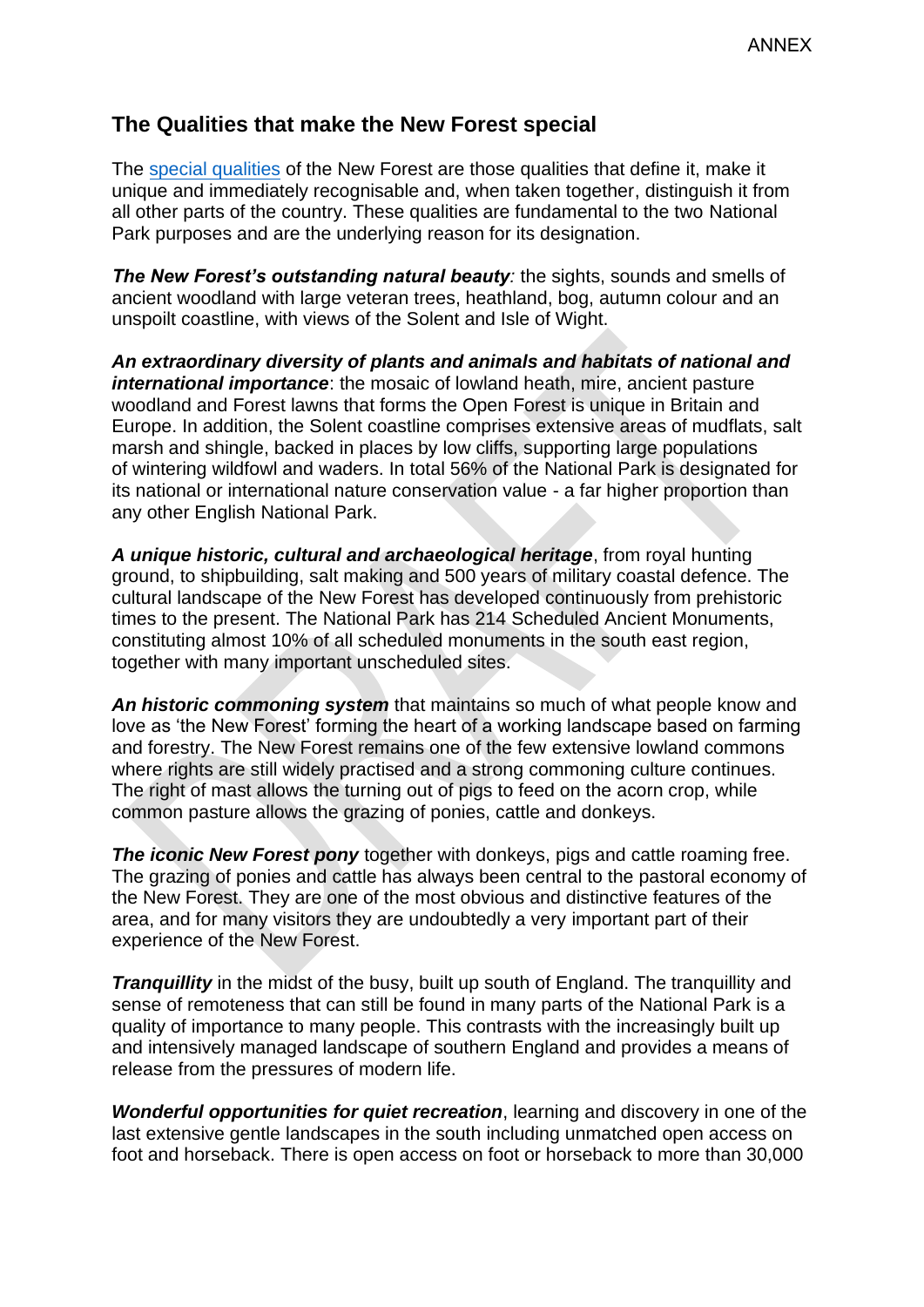hectares (116 square miles) in the centre of the National Park, and an extensive network of footpaths, bridleways and cycle paths across the rest of the area.

*A healthy environment***:** fresh air, clean water, local produce and a sense of 'wildness'. The coastal location and prevailing south westerly winds means that air pollution is generally low, and water quality in the New Forest rivers and streams, and on the coastal beaches, is also good. The variety of food and other products produced and sold locally continues to increase, giving the opportunity for people to live healthily and sustainably and at the same time support the local economy.

*Strong and distinctive local communities* with a real pride in and sense of identity with their local area. The New Forest communities have a strong cultural identity, with a wealth of local traditions and a thriving commoning community. Many local people have a strong sense of the Forest's history and are deeply committed to the protection of the area and many volunteers support local organisations improve the Forest environment, its culture and local communities.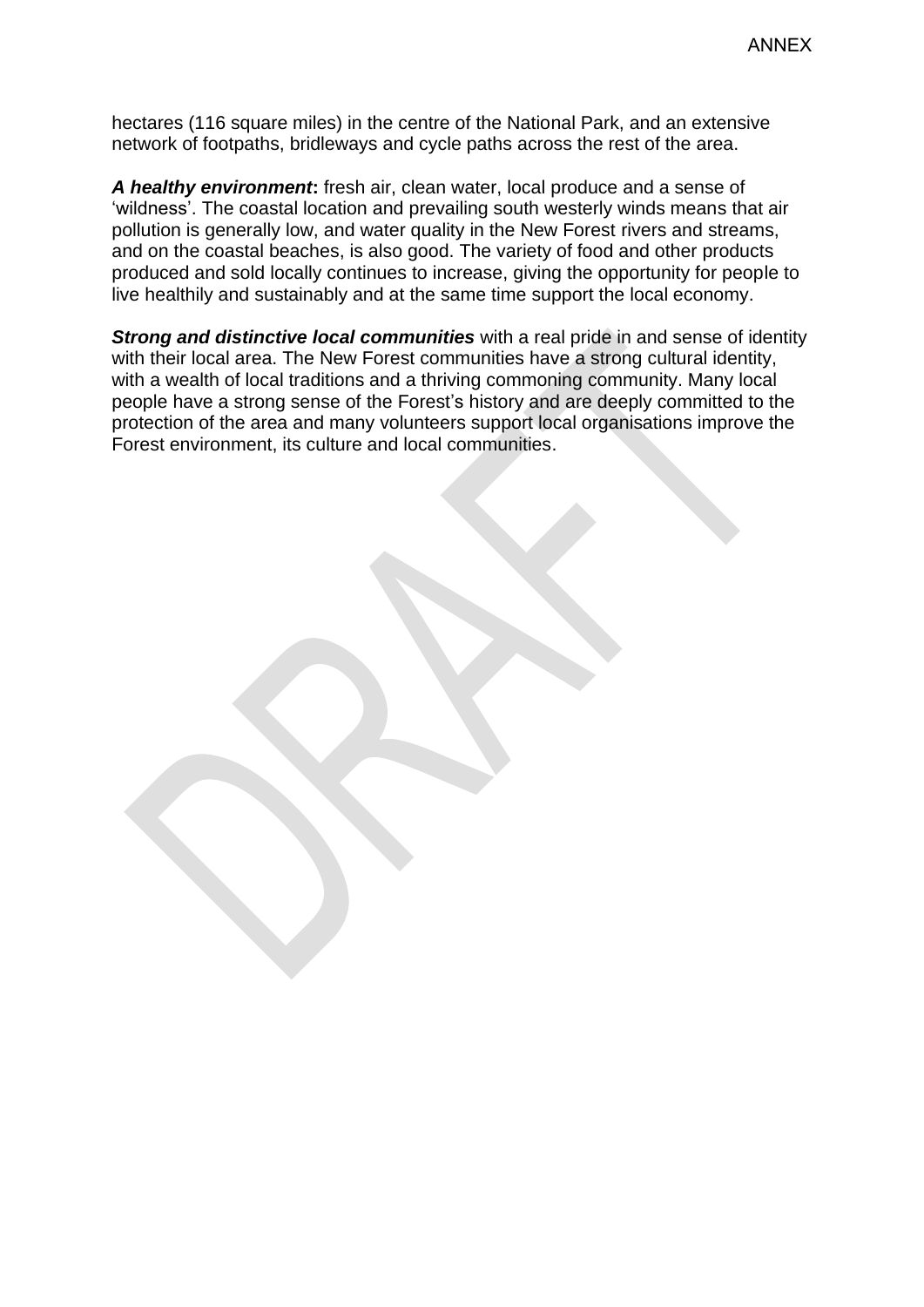# **The role of the Partnership Plan**

All National Parks are required by statute to have a Management Plan (often known as the 'Partnership Plan') for their area, to help guide the work of those with responsibilities or an interest in the National Park. The Plan is for the National Park as a place and not specifically for the National Park Authority or any other organisation.

National Parks have two statutory purposes that set out the main reasons for their designation and describe the overall focus for their management. The two National Park purposes as set out in primary legislation are:

- 1. to conserve and enhance the natural beauty, wildlife and cultural heritage of the National Park; and
- 2. to promote opportunities for the understanding and enjoyment of the special qualities of the area by the public.

National Park Authorities also have a duty in taking forward the two National Park purposes to seek to foster the economic and social wellbeing of local communities within the National Park.

The relationship between the purposes is commonly known as the 'Sandford Principle', which states that every effort should be made to reconcile any conflicts between the purposes, but that if such efforts fail then the priority must be given to the first purpose of conservation and enhancement. The primacy of conservation is especially important in the New Forest National Park which has the highest proportion of its land (56%) covered by international nature conservation designations when compared to other local authority areas in England.

All public and statutory bodies must have regard to National Park purposes when making decisions or carrying out activities relating to or affecting land within the National Park. This legal 'duty of regard' acknowledges that the fulfilment of the National Park purposes rests not only with those bodies directly responsible for their management but also relies on effective partnership working.

The Government is now looking to strengthen the role of National Park Management Plans and has highlighted their importance in setting priorities and actions for nature recovery and our response to the climate emergency.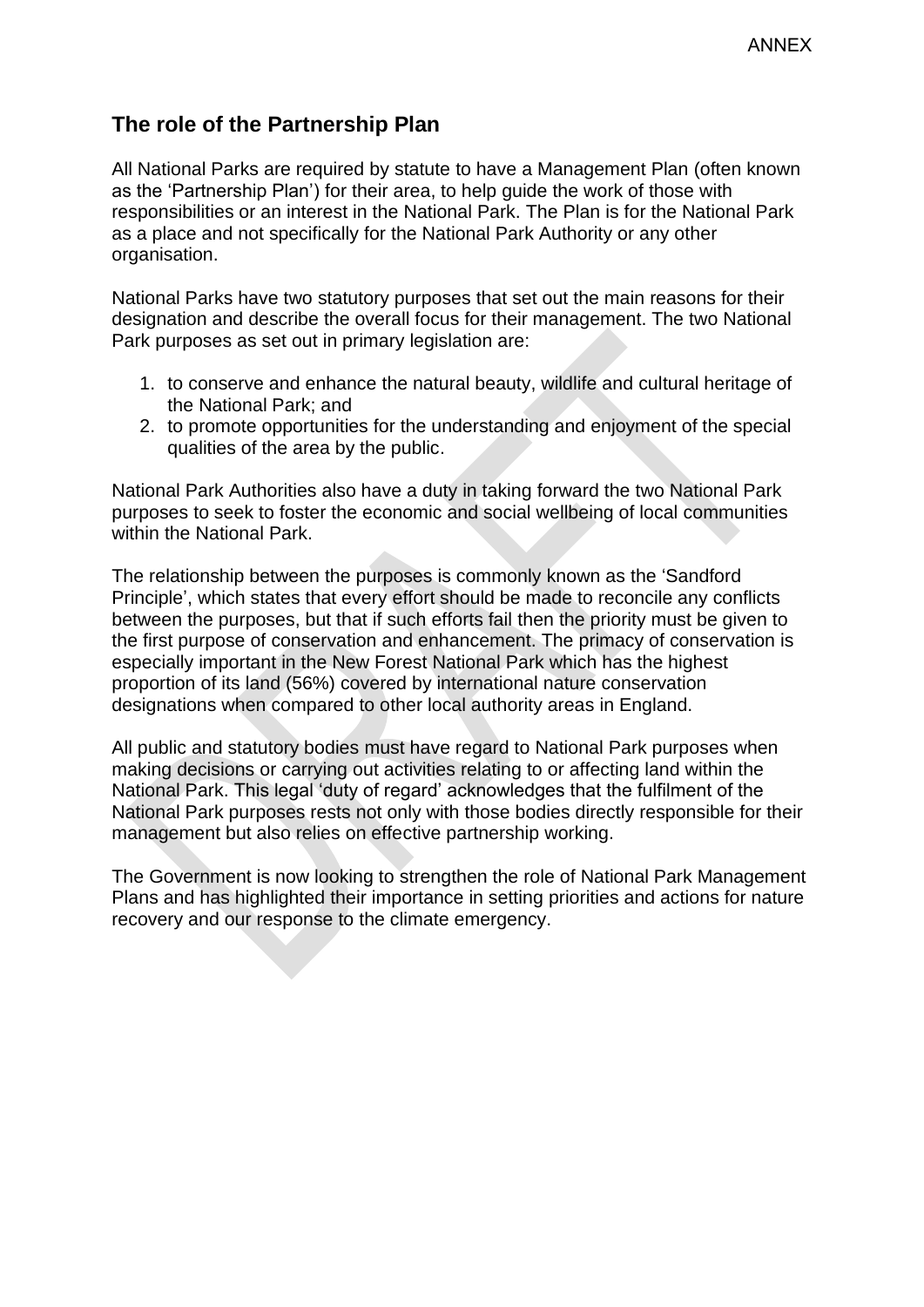# **How the new Plan brings together existing forums, policies, plans and strategies**

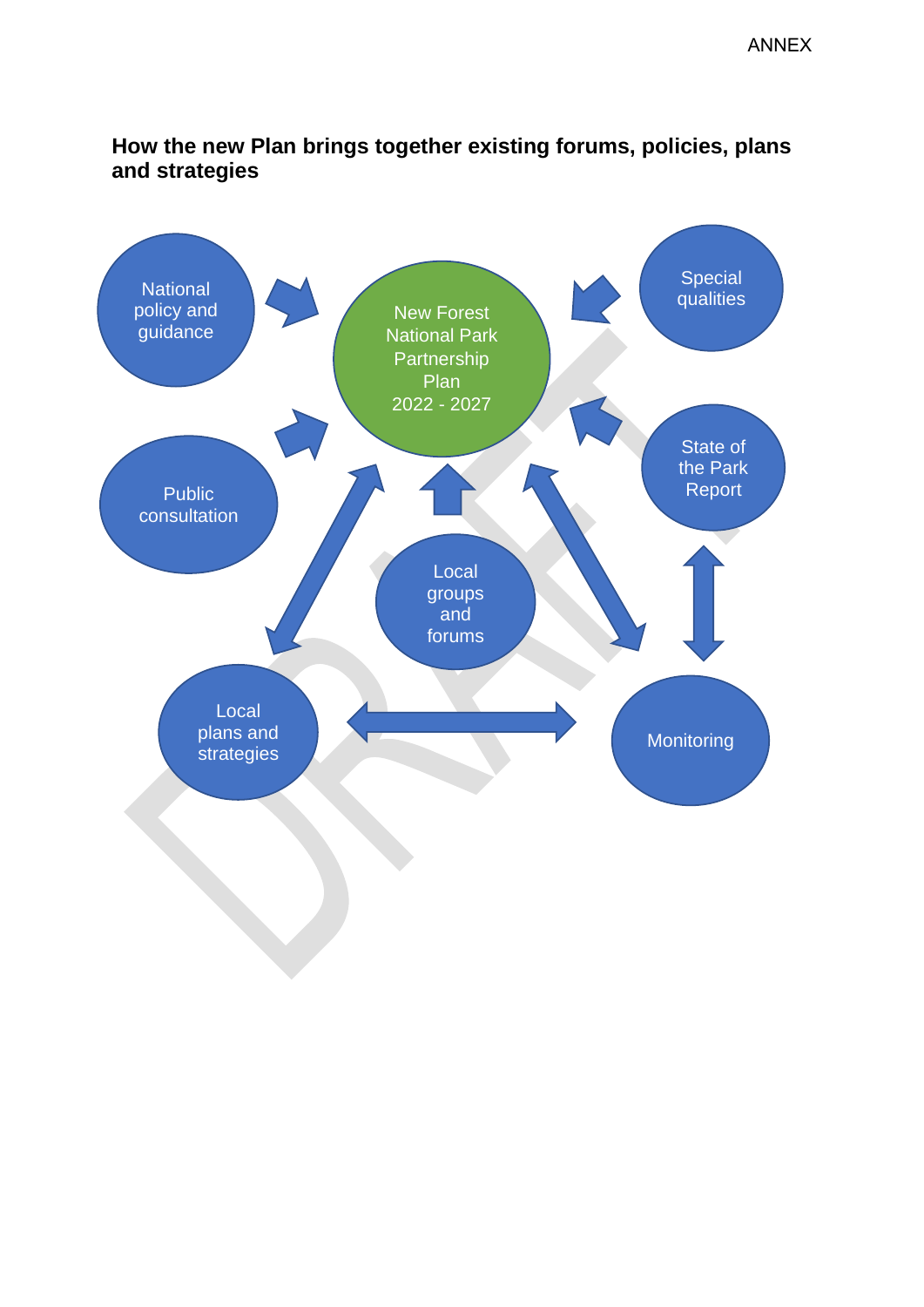# **Major issues for the New Forest National Park**

The New Forest faces a period of significant change as the country recovers from the Covid-19 pandemic, confronts the twin challenges of the climate and nature emergencies and adapts to life outside the European Union. New and emerging domestic legislation and reforms are likely to have a profound and lasting impact on how the National Park is managed in the future, although the future direction of national policy and funding is still to be determined at the time of preparing this Plan. So whilst this Plan sets out our shared Vision, priorities and objectives for the next five years, a more detailed set of actions and targets to guide our collective work over the next two years has been produced. Thereafter, we will review and publish a revised annual work programme for years three, four and five.

#### **Climate and nature emergencies**

In 2019 the UK became the first national government to declare an Environment and Climate Emergency. That decision marked a renewed sense of urgency in tackling climate change with the Government legally committed to achieving net zero emissions by 2050. The Government has recognised the key role of protected landscapes in addressing the [climate and nature emergency](https://www.newforestnpa.gov.uk/conservation/climate-and-nature-emergency/) 

In the New Forest National Park, we are already seeing wetter winters, hotter, dryer summers, rising sea levels, an increasing frequency of extreme weather events and longer periods of higher fire risk. Combined, these factors have far reaching implications for our biodiversity, our communities, land managers and local businesses.

More than two-fifths of UK species including animals, birds and butterflies have seen significant declines in recent decades. The State of Nature report (2019), which draws on scientific monitoring since the 1970s, showed that there has been no let-up in net losses for the UK's wildlife. More intensive agriculture is still driving declines in farmland nature, while climate change is also having an increasing effect, with average UK temperatures rising by 1C since the 1980s. The state of wildlife in the New Forest remains a major concern, with just over 50% of our Sites of Special Scientific Interest (SSSIs) judged to be in 'favourable condition'.

Key state-of-play indicators:

- Only 53.22% of SSSIs in favourable condition
- Sharp decline in ground nesting birds, in some cases more than 50%
- 33% decline in breeding waders

#### However:

- 44ha of grassland and heathland has been restored
- 12.5km of wetland sites (channels and drains) restored
- Over 90% of respondents to a recent local public survey (2021) want to see the environmental improvements seen during the pandemic continue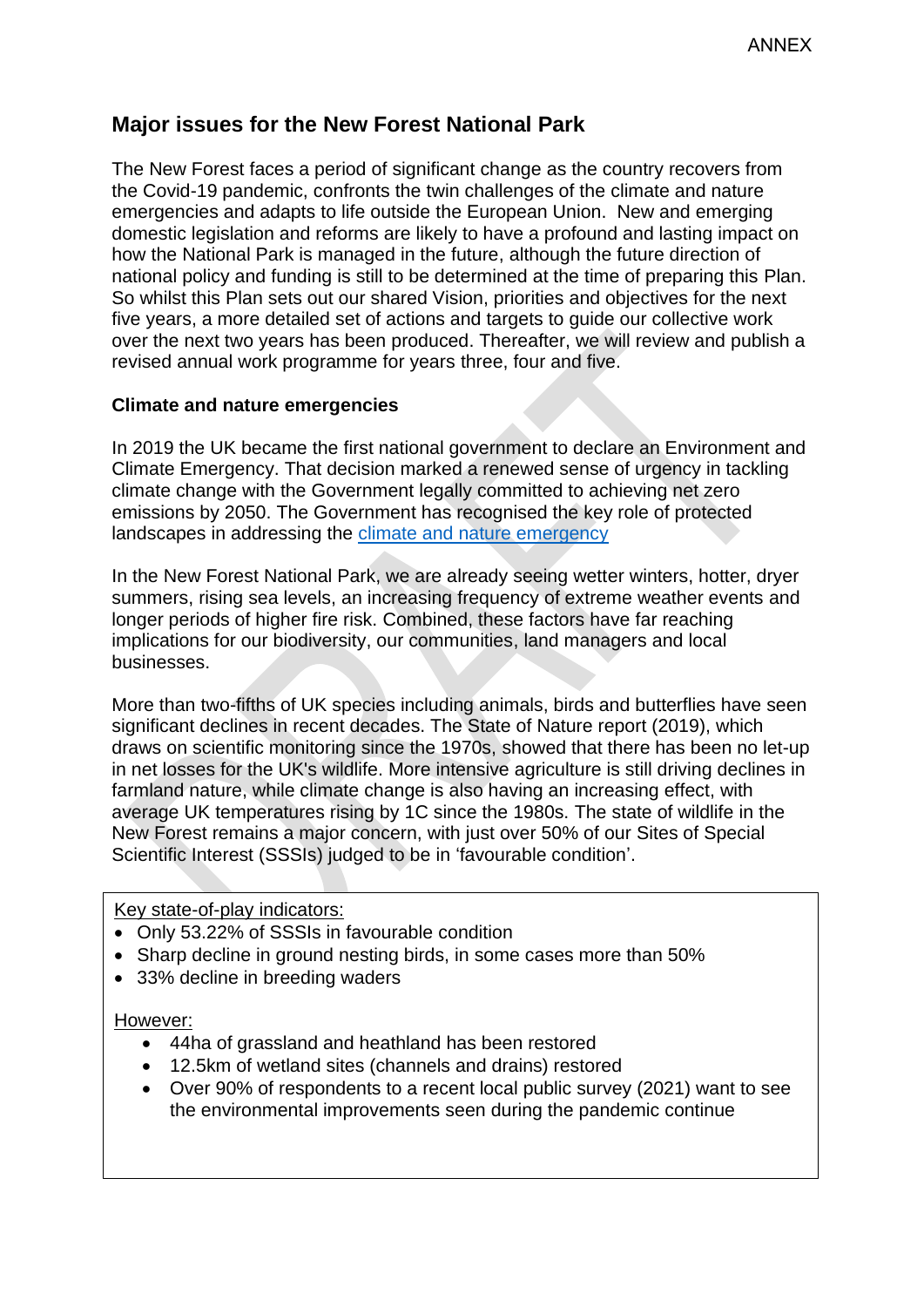#### **Responding to recreational pressures**

A challenging issue for nature conservation and recovery in the New Forest is how to respond to increasing demand for access without compromising the integrity of protected wildlife sites.

Before the pandemic, it was estimated that there were over 15 million day-visits for leisure and recreation each year to the National Park. 75% of these visits arose from just 300,000 relatively local people travelling from home on a regular, often daily basis. The remainder of the visits were by just over one million people who were on holiday. These large numbers and the fact that well over 50% of the National Park is designated for its rich wildlife create a unique management challenge.

In 2019, an extensive consultation known as ['Future Forest'](https://www.newforestnpa.gov.uk/conservation/managing-recreation/future-forest/) debated and sought views on recreation in the New Forest National Park and surrounding area. Through this work partners have already agreed a comprehensive series of [actions](https://www.newforestnpa.gov.uk/conservation/managing-recreation/future-forest/future-forest-actions/) to manage recreation across the New Forest and beyond. Several of the most fundamental actions have been incorporated into this Partnership Plan. In addition, several local planning authorities in and around the New Forest have adopted planning policies and associated mitigation schemes in place to ensure the recreational impacts arising from new development do not impact on the integrity of the New Forest's internationally protected habitats.

Linked to this, one of the Partnership Plan actions is to move towards a more coordinated, strategic approach to mitigate the recreational impacts of the significant levels of new housing proposed in the areas surrounding the National Park. Up and until now, this has largely happened independently in local authorities around the New Forest, but the benefits of a more coordinated, strategic approach are recognised.

For the foreseeable future, there is likely to be an increased demand for 'staycation' holidays and further recreational demands placed on the National Park. A joint 'care for the Forest, care for each other' action plan was put in place for 2021 (and will be repeated in 2022) but we recognise that we need to take forward the longer-term actions that have already been agreed to manage these increasing recreational pressures. This is likely to entail a fundamental review of an increasingly outdated and fragmented infrastructure that includes campsites, car parks and the waymarked off road cycle routes. There is also a need to secure opportunities for significant new nature-rich green spaces for recreation close to where people live, to both take pressure away from the protected habitats of the New Forest and to create healthy communities for the future, such as exploring the feasibility of a new country park to benefit the growing resident populations on the Waterside.

Key state-of-play indicators:

- Estimated increase in the level of recreational access to protected sites of around 11%, solely from new housing within a 25km radius of the New Forest's internationally designated nature conservation sites.
- Almost 130,000 new dwellings / 16.4% increase in housing within 25km of the New Forest SAC/SPA/Ramsar sites by 2036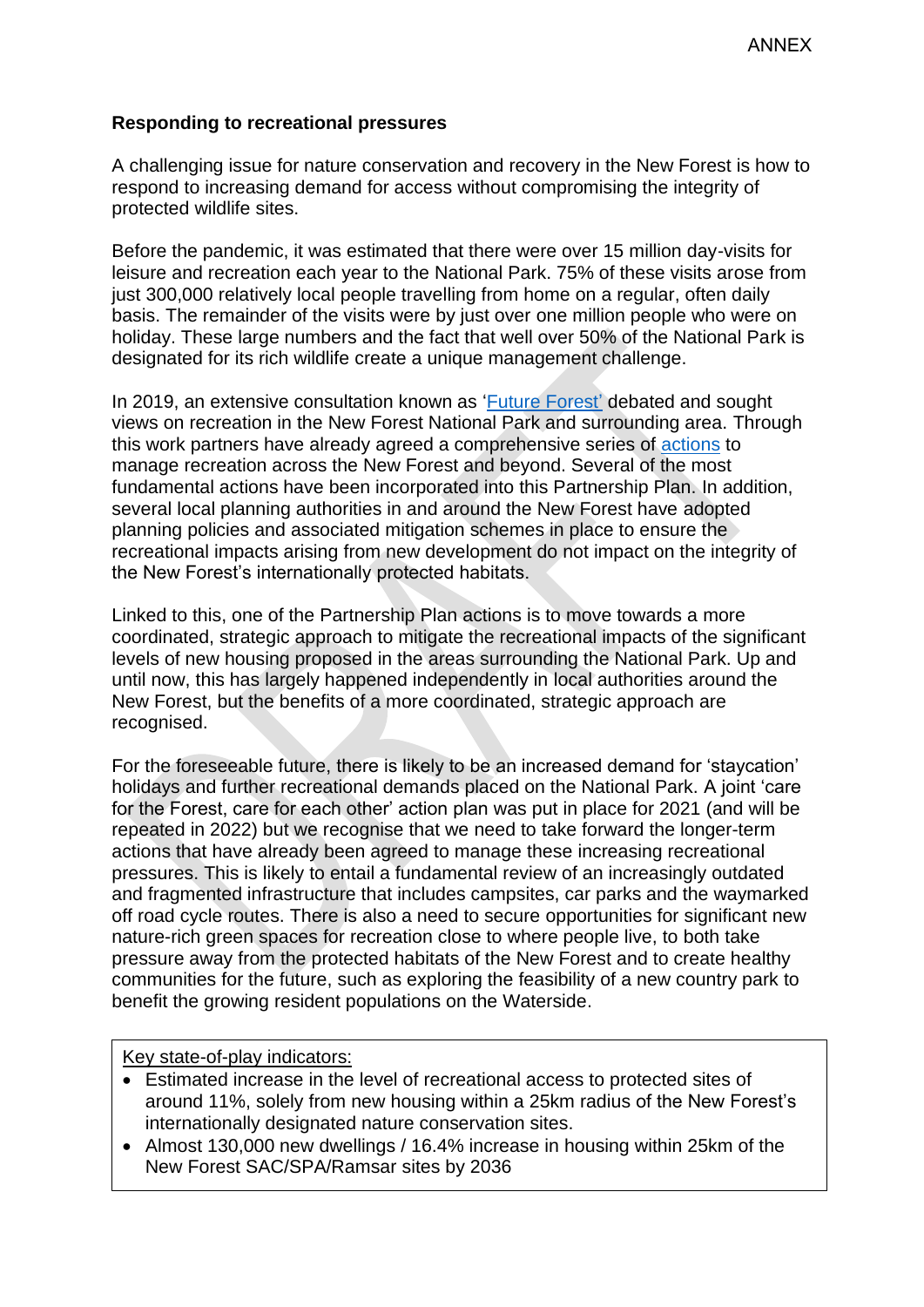#### **Traffic and Transport**

Transport is absolutely fundamental to the sustainable future of the New Forest – how we move affects how we live, work and interact; how we experience places; how our businesses operate; and our health and wellbeing.

The New Forest is one of the most visited National Parks in England and traffic within the National Park is a major issue for many residents and visitors. The New Forest also has some of the highest car ownership in the country and the vast majority of visitors travel to the area by car. With a limited range of alternative transport options, an ageing population and lack of connectivity, the opportunities for active travel for some journey types are more limited. There is evidence to show that whilst there was a reduction in traffic in Hampshire during the pandemic lockdowns, traffic levels quickly bounced back to more typical 'pre-Covid' levels.

High levels of car dependency can affect the quality of life of local communities, the quiet enjoyment of the National Park, the welfare of livestock and the integrity of the Forest's landscape and habitats. It is also a significant local contributor to climate change and air quality, with roads and road transport generating the highest emissions in the National Park. Other matters of concern include the volume of traffic generally, verge parking, animal accidents, maintenance of minor roads, congestion in the larger villages (particularly Lyndhurst), failure to observe speed limits, lack of sustainable transport alternatives and commercial lorries'/vans' use of minor Forest roads.

Reducing CO2 emissions from transport is a major priority. The Government's Decarbonising Transport Strategy (2021) sets out the commitments to fully decarbonise transport by 2050, including greater promotion of cycling and walking. Both Hampshire County Council and Wiltshire Council are preparing new Local Transport Plans with a focus on sustainable transport and reducing dependency on the private car.

#### Key state-of-play indicators:

- Total carbon footprint in the National Park was 500kt of  $CO_{2e}$  (kilo tonnes of carbon dioxide equivalent) in 2021 with the largest emissions coming from road transport (40%)
- 50 commoners' animals killed on the roads in 2020
- Only 7% of visitors travelling to the New Forest are car free
- Over 100km of off-road cycle paths, although not always well connected to enable round trips/active travel between destinations

#### **Commoning, farming and land management**

The New Forest is celebrated as a living, working landscape where sustainable farming and land management systems deliver many benefits to society – increasingly known as 'public goods'. The unique and ancient system of common grazing is a critical component of ensuring the Forest survives as an extensive, intact cultural landscape.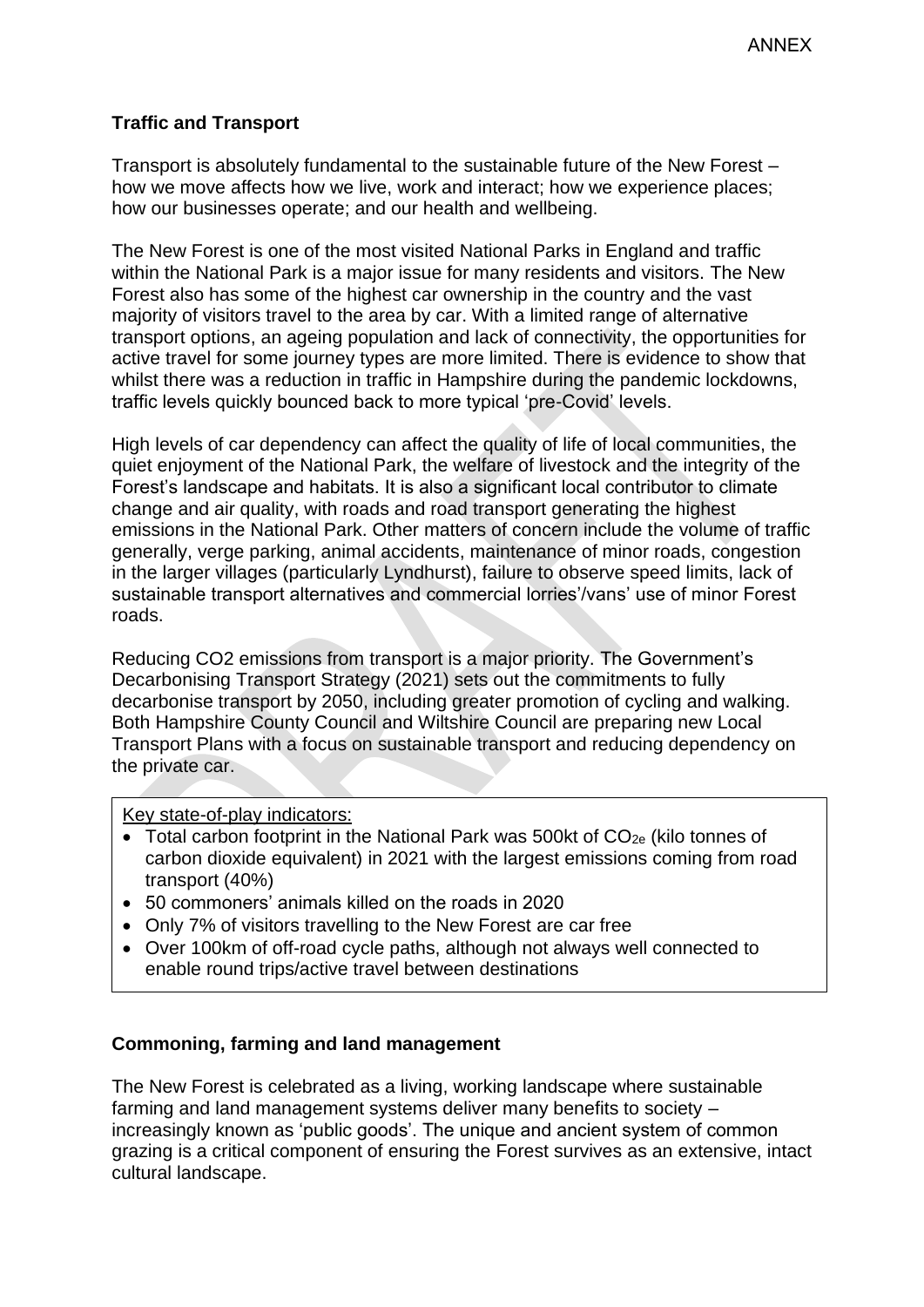This new Plan coincides with the start of a period of 'agricultural transition' following the UK's departure from the EU. Funds will be diverted from Direct Payments to farmers into a new Environmental Land Management Scheme (ELMS) from 2024. This will replace the Higher Level Stewardship scheme that over 12 years has provided more than £22 million to help restore and enhance the internationallyimportant habitats of the New Forest. Partners on this scheme are now working together to understand what is needed to deliver public goods into the future. From 2021-24, a Farming in Protected Landscape programme will support farmers and land managers in the National Park deliver environmental outcomes and contribute to Government priorities for nature, climate, people and place.

Key state-of-play indicators:

- 22,919 hectares of landcover within the National Park classified as high importance for pollinating insects
- 20 new commoners' dwellings built since 1992

#### **Affordable housing**

The provision of affordable housing in the New Forest is consistently raised as one of the biggest challenges facing local communities in the National Park. The affordability of housing is a major barrier to sustainable communities in the New Forest, where the average house price is around 15 times average earnings – making the New Forest the least affordable National Park in the UK.

The high proportion of larger properties, and the associated high price of housing, make it particularly hard for young people and young families to secure low-cost housing that would enable them to continue living in the area.

There is some early evidence to suggest that the pandemic has accelerated people moving from high density urban areas to the countryside, which together with more people choosing to work from home, is likely to increase pricing pressures on the National Park's limited housing stock.

Key state-of-play indicators:

- Most expensive National Park in England: average price for a house within the National Park was £643,371 in 2019, about 15 times the average wage of people living in the National Park
- Over 200 eligible applicants on New Forest District Council's and Wiltshire Council's housing registers waiting for affordable housing opportunities in the National Park
- 51 new affordable homes have been completed in the National Park since 2006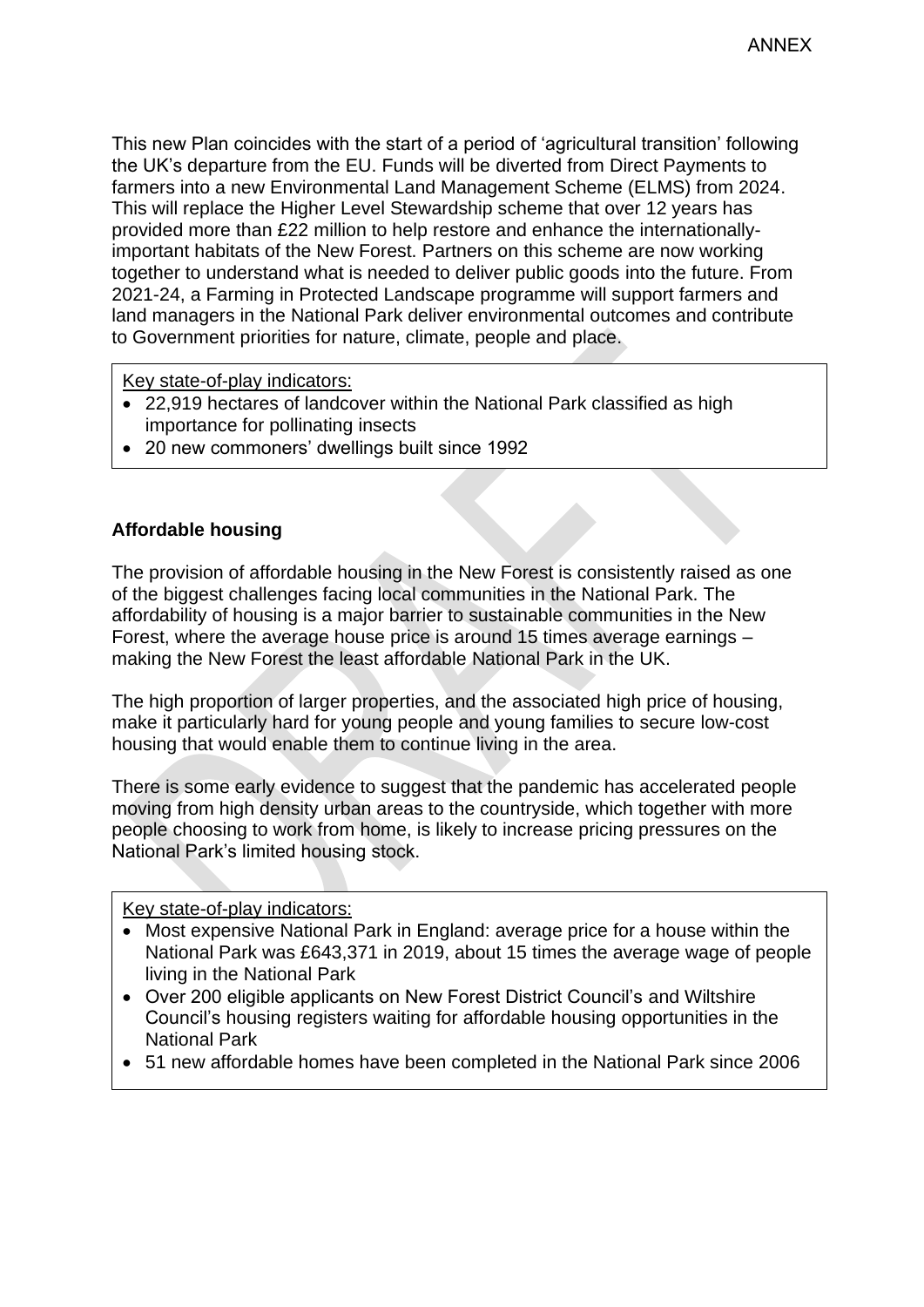#### **Connecting with people**

The English National Parks were created in part to provide a healing space, both mentally and physically, in the aftermath of the Second World War. The pandemic has similarly raised many fundamental questions about the way we can sustain healthy lives in harmony with our environment. There is a greater appreciation of our natural environment and the benefits of having accessible green space on our doorstep. Just as in the 1940s, National Parks are well placed to be inclusive and accessible places that support the nation's health and wellbeing and to lead the way on sustainable tourism and opportunities for people to volunteer and engage in community projects for the benefit of all. Government is responding to calls for these opportunities to be improved and more open to all by supporting a renewed focus in protected landscapes to reach and welcome people and remove barriers to access to National Parks for all parts of society.

#### Key state-of-play indicators:

- One of the lowest 'easy to use' footpath network rating compared with other National Parks (taking account of factors such as obstructions, overgrowth, and condition of gates)
- Visitor surveys reveal that of people within 5km of the National Park boundary, 89% of those living in the 10% least deprived areas had visited in the previous year compared to 58% of those in the 10% most deprived areas. This trend continues as you move further from the boundary (source Footprint Ecology 2019)

#### **Working together**

There is a huge and diverse range of organisations, charities, groups and fora working in and for the New Forest, with healthy levels of public engagement and participation. There are some excellent examples of partnership working but equally there are many areas where organisations and communities could work better together and pool resources to achieve more and in doing so strengthen the understanding of the New Forest beyond our boundaries, presenting a more unified, powerful voice to national and regional policy and decision makers.

At the time of writing, the Government is consulting on how partner organisations can work together more effectively in protected landscapes. It is also widely recognised that strengthened management plans would secure greater ambition for our special landscapes and to better reflect all parts of society. This Plan takes account of the proposed direction in the Government consultation and is written in anticipation of a strengthened role for management plans and requirement for public bodies to work more collaboratively going forward.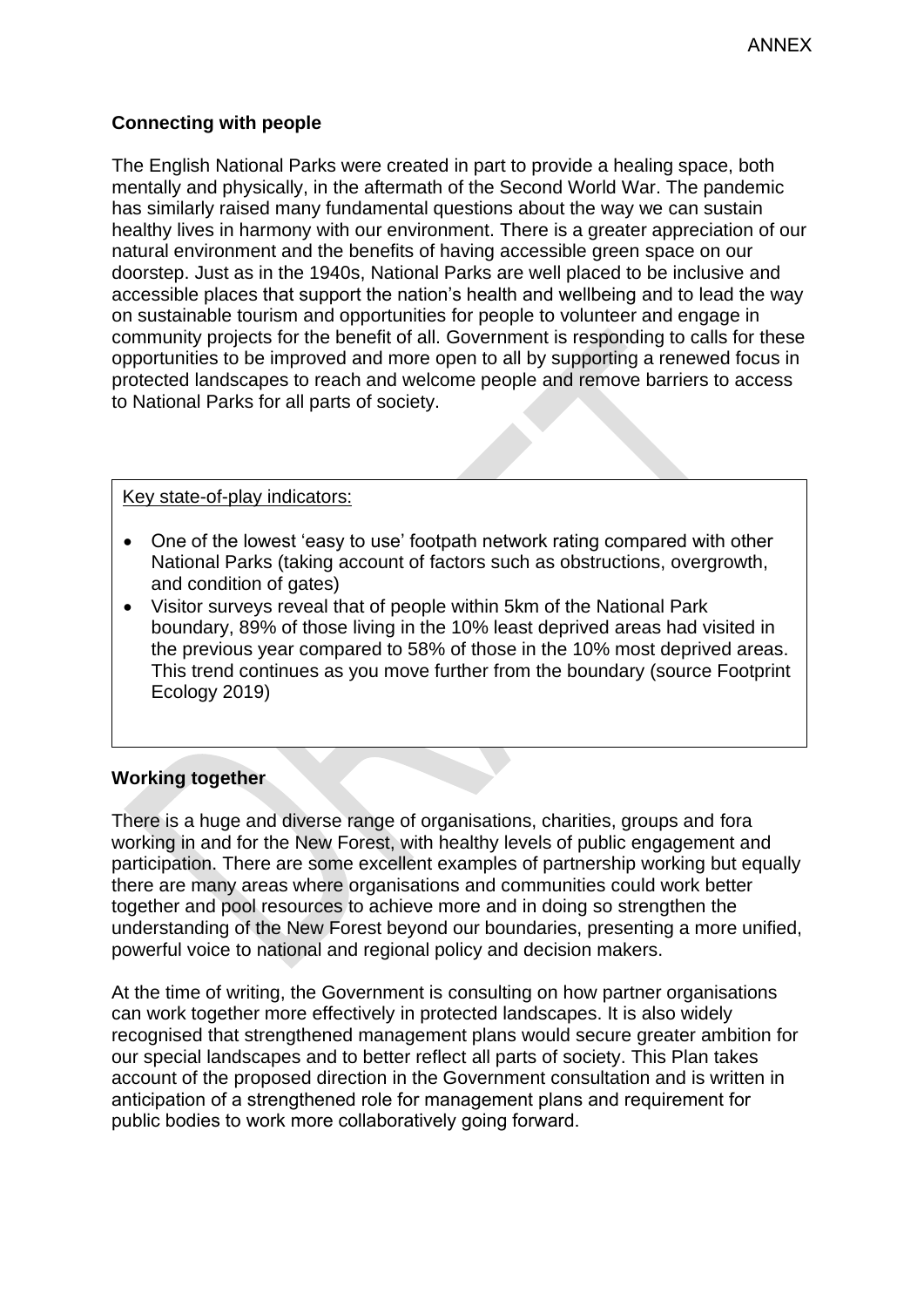# **Our shared ambition**

In order to deliver the proposed Vision, we have focused on five theme-based 'agendas for action' which describe in more detail what we want to achieve and how we plan to do it. The themes do not cover all of the work that will be ongoing within the National Park but instead highlight the areas where we intend to work together to achieve transformational change. The themes are intended to be taken together as an integrated package of measures that reinforce one another and work across the landscape. The agendas for action in this new Plan are very ambitious, and we recognise that they will be challenging to realise, but their inclusion in the Plan is intended to drive and target efforts to work as a high-performing partnership for the New Forest National Park and to secure the funding and resources required.

For the next five years, our collective endeavour will focus on achieving outcomes in five key interlinked areas:

- **Nature Recovery** habitats are more resilient, restored, expanded, connected and maintained to enable wildlife to thrive, both within and beyond the National Park
- **Net Zero with Nature** significant cuts in land-based carbon emissions are secured through restoring natural habitats and enabling carbon capture
- **Thriving Forest** a living, working Forest is sustained through its rich cultural heritage, natural beauty and support for commoning. There is a vibrant local produce market, access to affordable homes and a growing green economy featuring sustainable tourism and green businesses
- **An inclusive National Park** people within reach of the New Forest of all backgrounds, abilities and socio-economic groups value the National Park as an important part of their lives and seek to care for it
- **Team New Forest** communities, businesses and organisations work together as a team to deliver the vision of the Partnership Plan, sharing knowledge, ideas and resources to deliver the best for the Forest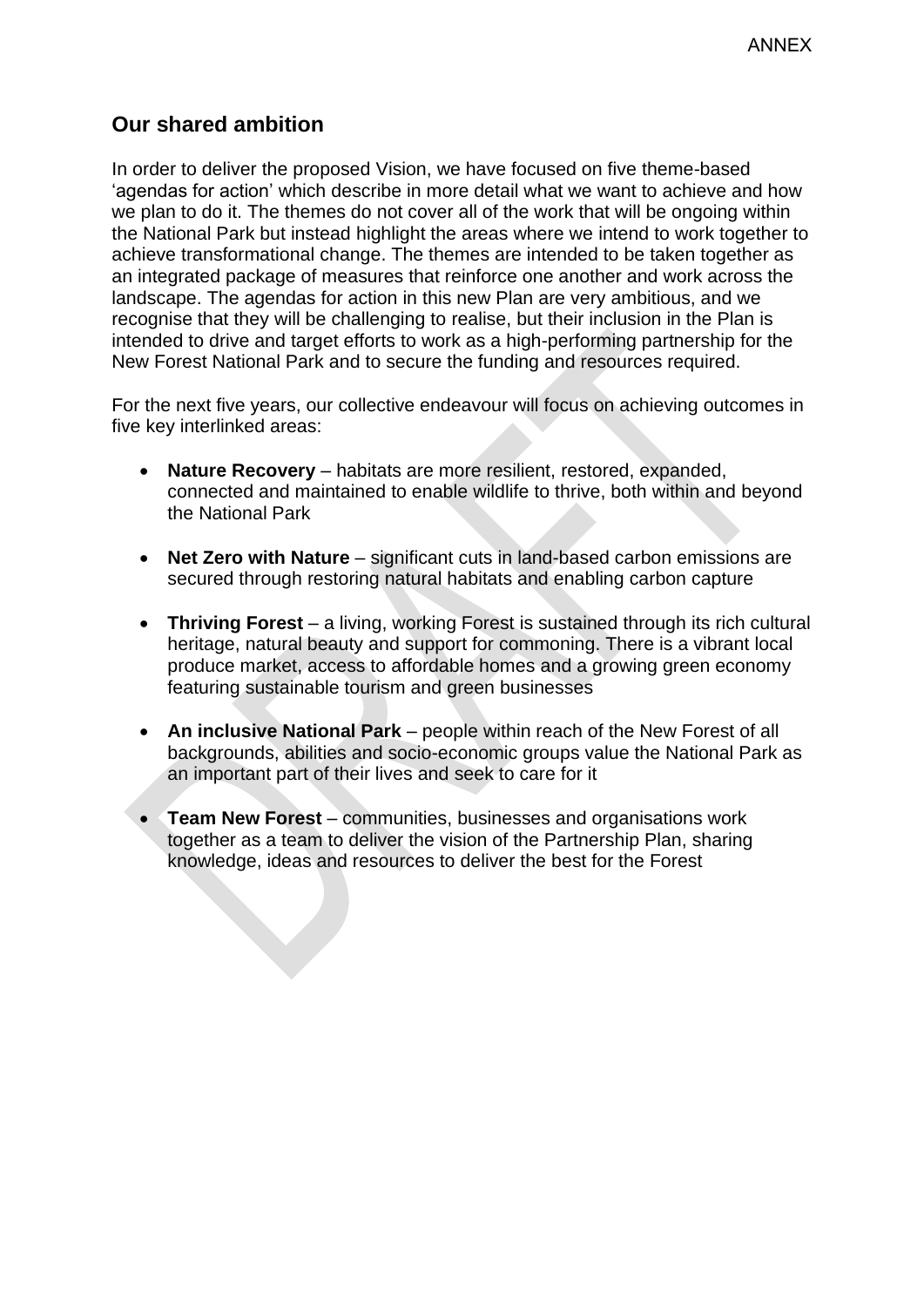# **Key themes at a glance**

|                             | What we are seeking to achieve |                                                                                                                                    |
|-----------------------------|--------------------------------|------------------------------------------------------------------------------------------------------------------------------------|
| <b>Nature</b>               |                                | Produce a local nature recovery plan to (i) maintain, restore and expand habitats                                                  |
| <b>Recovery</b>             |                                | so that they are resilient and support thriving wildlife (ii) mitigate recreational                                                |
|                             |                                | pressures and (iii) ensure recreation takes place in the most resilient areas                                                      |
|                             | $\bullet$                      | Harness the benefits we receive from nature in the New Forest ('natural capital')                                                  |
|                             |                                | to generate increased investment and projects to enhance nature and the                                                            |
|                             |                                | services it provides                                                                                                               |
|                             | $\bullet$                      | Help landowners, farmers and commoners move to the new Environmental Land                                                          |
|                             |                                | Management Scheme (ELMS) which rewards working with nature                                                                         |
| <b>Net Zero</b>             | $\bullet$                      | Develop a 'net zero with nature' programme with partners and communities to                                                        |
| with                        |                                | ensure the National Park is carbon neutral by 2050.                                                                                |
| <b>Nature</b>               | $\bullet$                      | Promote and develop best practice in nature-based solutions to meet climate and                                                    |
| (NZWN)                      |                                | nature goals                                                                                                                       |
|                             | $\bullet$                      | Help communities to take action on the climate emergency                                                                           |
| <b>Thriving</b>             | $\bullet$                      | Protect cultural heritage assets and support commoning and local produce to                                                        |
| <b>Forest</b>               |                                | sustain the unique natural beauty of the landscape and culture of the New Forest                                                   |
|                             |                                | for future generations                                                                                                             |
|                             | $\bullet$                      | Invest in green skills and jobs, creating a recognised reputation as a centre of                                                   |
|                             |                                | excellence for a growing green economy                                                                                             |
|                             | $\bullet$                      | Provide more affordable housing                                                                                                    |
| An                          | $\bullet$                      | Develop opportunities to deliver a 'Natural Health Service' within and beyond the                                                  |
| inclusive                   |                                | National Park, through a programme of measures provided by communities,                                                            |
| <b>National</b>             |                                | businesses and the health and environment sectors                                                                                  |
| Park                        | $\bullet$                      | Foster a greater appreciation of the New Forest, its landscape and cultural                                                        |
|                             |                                | heritage                                                                                                                           |
|                             | $\bullet$                      | Help new and diverse audiences connect with nature, discover why the National                                                      |
|                             |                                | Park is special and how to care for it, with a particular focus on young people                                                    |
| <b>Team</b>                 | $\bullet$                      | Establish new ways of engaging with our communities, hearing their ideas and                                                       |
| <b>New</b><br><b>Forest</b> |                                | encouraging grassroots action                                                                                                      |
|                             | $\bullet$                      | Ensure the New Forest is leading the environmental agenda by delivering                                                            |
|                             |                                | exemplary projects and partnerships and showing how these can support and                                                          |
|                             |                                | shape policy and sustainable decisions beyond our boundaries, both regionally<br>and nationally                                    |
|                             |                                |                                                                                                                                    |
|                             |                                | Develop a data, evidence and insights capability to underpin our collective                                                        |
|                             |                                | decisions and actions and use up to date technology to help us manage and<br>communicate across the National Park more effectively |
|                             |                                |                                                                                                                                    |
|                             |                                |                                                                                                                                    |
|                             |                                |                                                                                                                                    |
|                             |                                |                                                                                                                                    |
|                             |                                |                                                                                                                                    |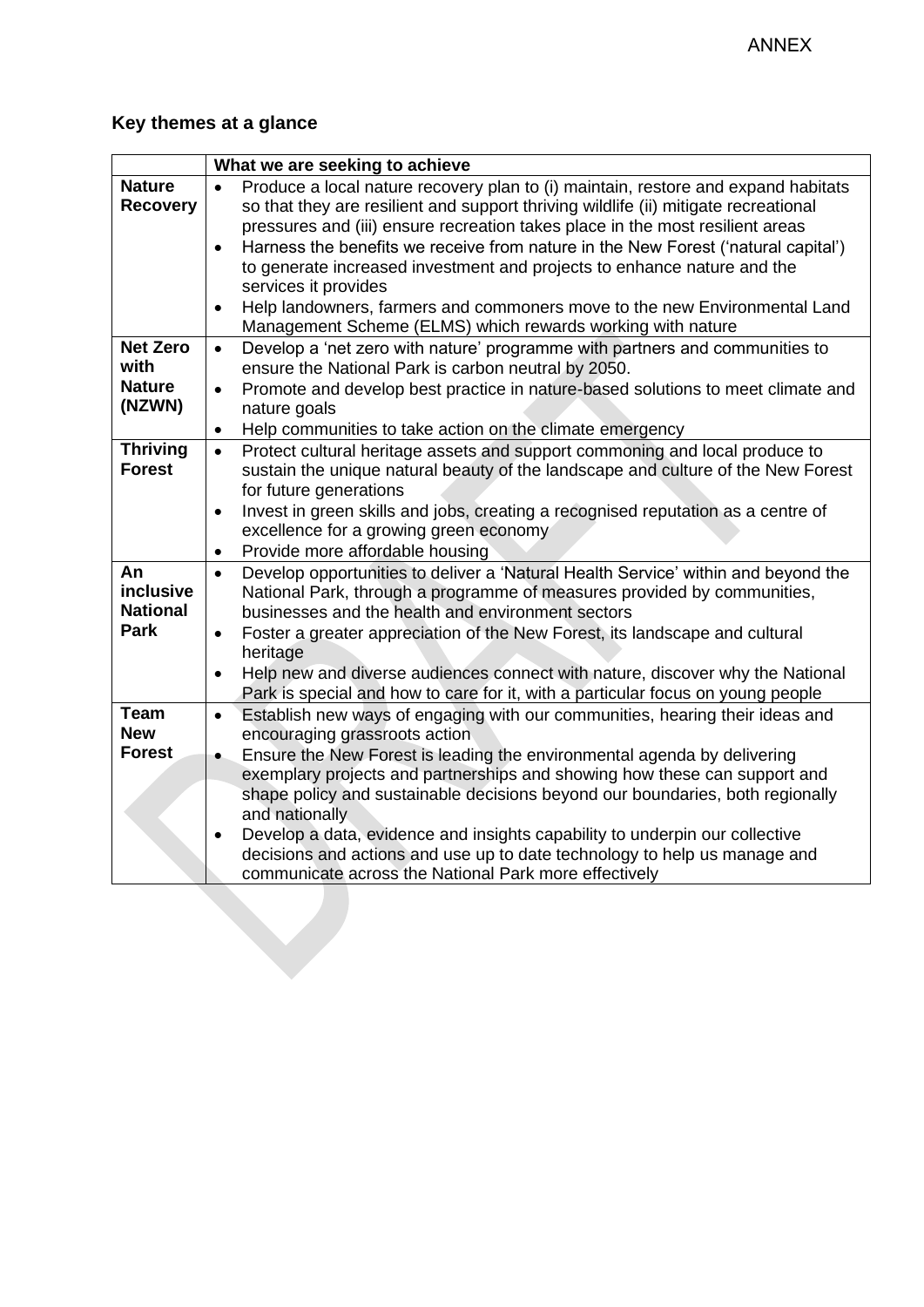# **1. Nature Recovery**

#### **Outcome:**

Habitats are more resilient, restored, expanded, connected and maintained to enable wildlife to thrive, both within and beyond the National Park.

#### **Why is it important?**

The New Forest National Park is one of the most valuable areas for wildlife in Europe and has the highest proportion of designated nature conservation sites of any National Park in the country (54% of the National Park is a Special Area of Conservation, Special Protection Area or Ramsar Site and a further 5% is nonstatutory sites (SINCs)). Even though they remain important we can no longer simply protect nature from harm through special sites and reserves. The unique mosaic of heathland, mires, grassland, woodlands rivers and ponds of the Open Forest; the fields, hedges and woodlands of the forest fringe; the species-rich floodplains of the Avon Valley; and the grazing marshes and saline lagoons of the coastal plain - all are under threat from a variety of factors including climate change, recreation pressure, new diseases and invasive species.

The condition of the New Forest SSSIs has shown a slight increase in recent years as a result of large-scale habitat restoration work under the New Forest Higher Level Stewardship scheme, with 53% in favourable condition (2022). There is no comprehensive assessment of the condition of non-statutory wildlife sites. Urgent action is needed to ensure our habitats are more resilient, better managed, bigger and more joined up. Ecosystems need to be restored and wildlife needs to be able to move through the landscape freely if it is to adapt to change, which means looking beyond the Open Forest and working across the wider countryside.

The New Forest is well placed to drive a nature recovery network locally, in particular through increased connectivity within and beyond the boundaries of the National Park. Nature cannot recover if it is restricted to isolated pockets and therefore we need to ensure the nature recovery network is joined up across a landscape scale.

Nature Recovery is a major commitment in the Government's 25 Year Environment Plan and the Government is putting National Parks at the heart of driving forward and delivering nature recovery and building our resilience to climate change. The Government has also committed to protect 30% of land in the UK by 2030 to support nature recovery. By bringing together partners, legislation and funding, we can make an important contribution to this target and provide nature-based solutions that will restore ecosystems, habitats and prioritise key species for recovery and reintroduction.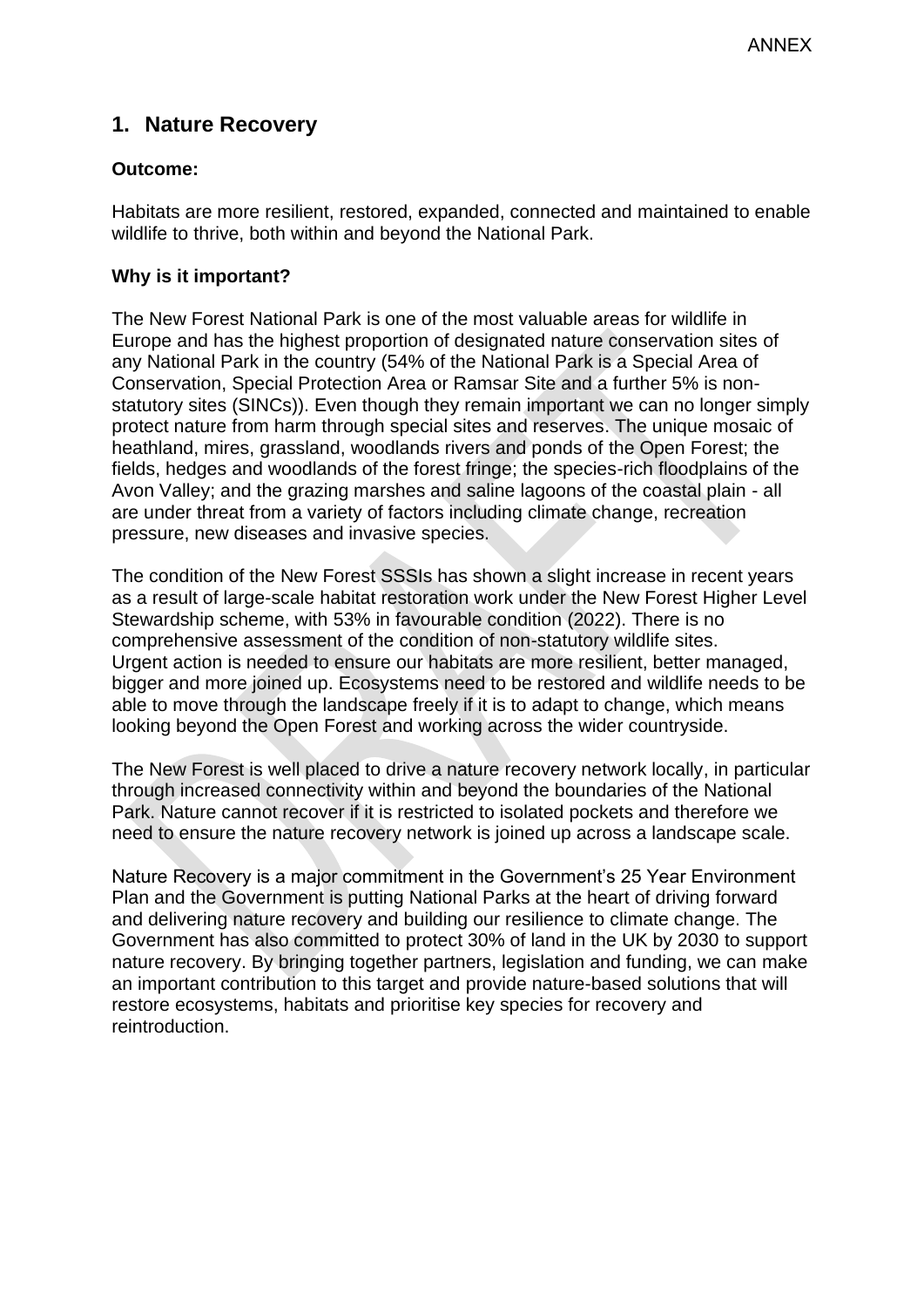#### **Our priorities**

We will work together, and at scale, to maintain, reconnect and enhance nature. We commit to developing a nature recovery programme for the National Park that:

- 1.1. Makes more space for nature through:
	- 1.1.1. Restoration and expansion of the Open Forest heath, mire and pasture woodland habitats; inclosures suitable for restoration and sites that share a common boundary with the Open Forest
	- 1.1.2. Enhancing grassland and open habitats, rejuvenating hedgerows, woodland and arable habitats of the forest fringe
	- 1.1.3. A programme of river, wetland restoration and pond creation
	- 1.1.4. Opportunities for coastal realignment and saltmarsh restoration
	- 1.1.5. Opportunities to reduce flood risk by working with natural processes within catchments
	- 1.1.6. A programme of halting and reversing the decline of priority species, supporting species recovery, reintroduction of native species where appropriate and control of invasive species
- 1.2. Enhances Natural Capital by:
	- 1.2.1. Valuing and accounting for the public goods provided by the New Forest
	- 1.2.2. Providing accessible nature-rich green space near to where people live
	- 1.2.3. Incorporating natural capital in our policies and programmes
	- 1.2.4. Generating opportunities for increased investment in ecosystem services
	- 1.2.5. Coordinating research to better understand the role of peat and other carbon stores in the New Forest
- 1.3. Supports nature recovery through the new Environmental Land Management Scheme (ELMS) by:
	- 1.3.1. Working with and through the 'Forest Farming Group' to develop a common approach to land management which delivers on the 25 Year Environment Plan's ambition of 'public money for public goods'
	- 1.3.2. Taking a collaborative approach with private landowners, farmers, land managers and conservation charities
	- 1.3.3. Continuing to provide advice to landowners, farmers and commoners
	- 1.3.4. Providing support for ELMS Test and Trial projects and farm cluster groups across the National Park
- 1.4. Ensures developers deliver a wider range of environmental benefits over and above the full environmental impact of the proposed development by:
	- 1.4.1. Having clear and up-to-date planning policies and new supplementary planning guidance that maximise this Biodiversity Net Gain (BNG) through new development
	- 1.4.2. Adopting a Design Code for new buildings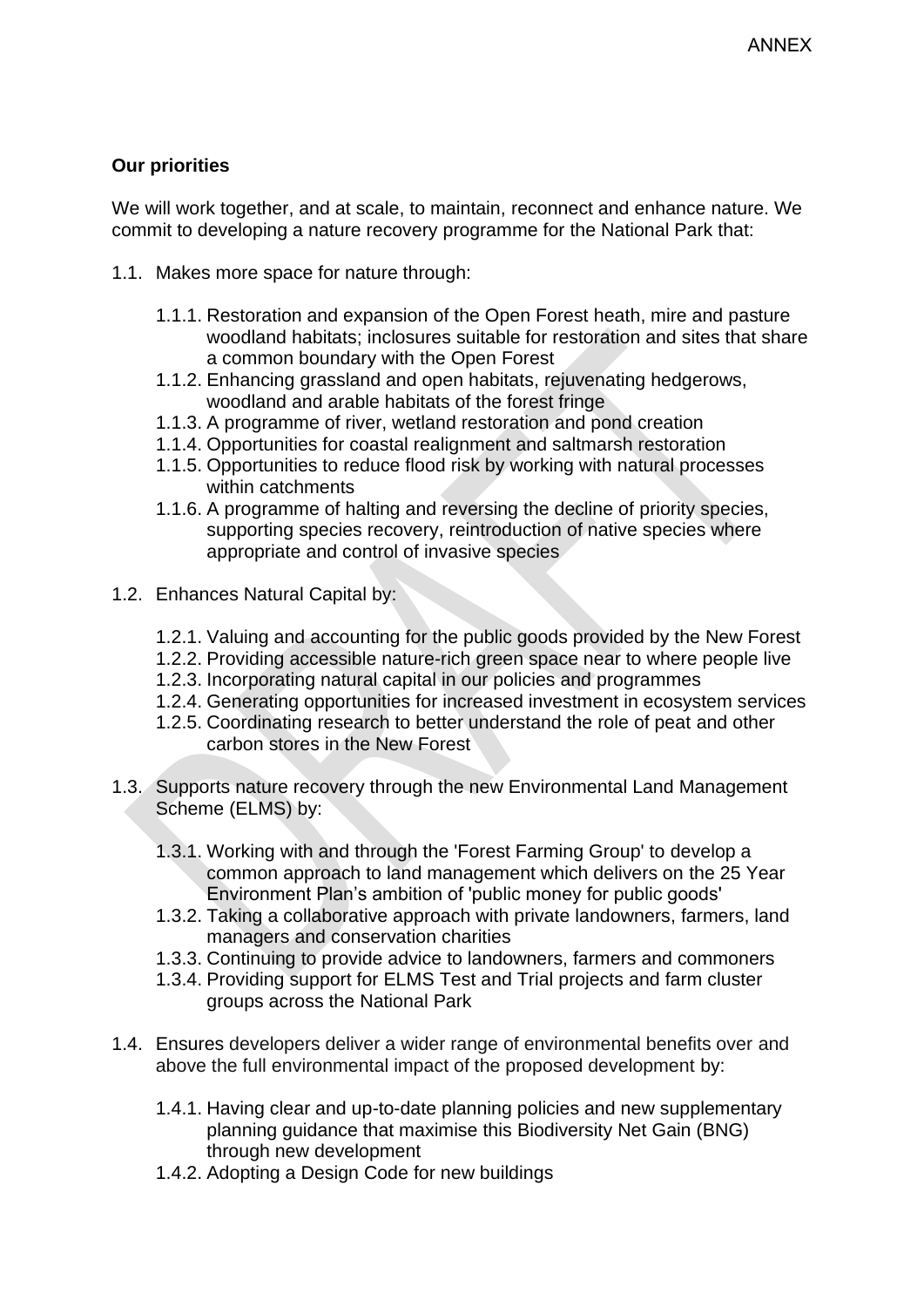- 1.4.3. Developing a better understanding of the impact of development and activities on dark night skies and taking opportunities to mitigate those impacts
- 1.5. Mitigates recreational pressures by:
	- 1.5.1. Developing a spatial plan for where recreation should be accommodated in the New Forest and surrounding areas
	- 1.5.2. Agreeing a strategy to facilitate changes to the location and capacity of car parking on the Open Forest and adjacent commons
	- 1.5.3. Developing a strategic approach to mitigate the potential impacts associated with increasing recreational pressures arising from planned new housing and visitor accommodation on the internationally designated habitats
	- 1.5.4. Increasing the level of funding available for recreation management so that it is sufficient to address both existing and future needs
	- 1.5.5. Using appropriate and proportionate enforcement strategies to deter illegal use of the Forest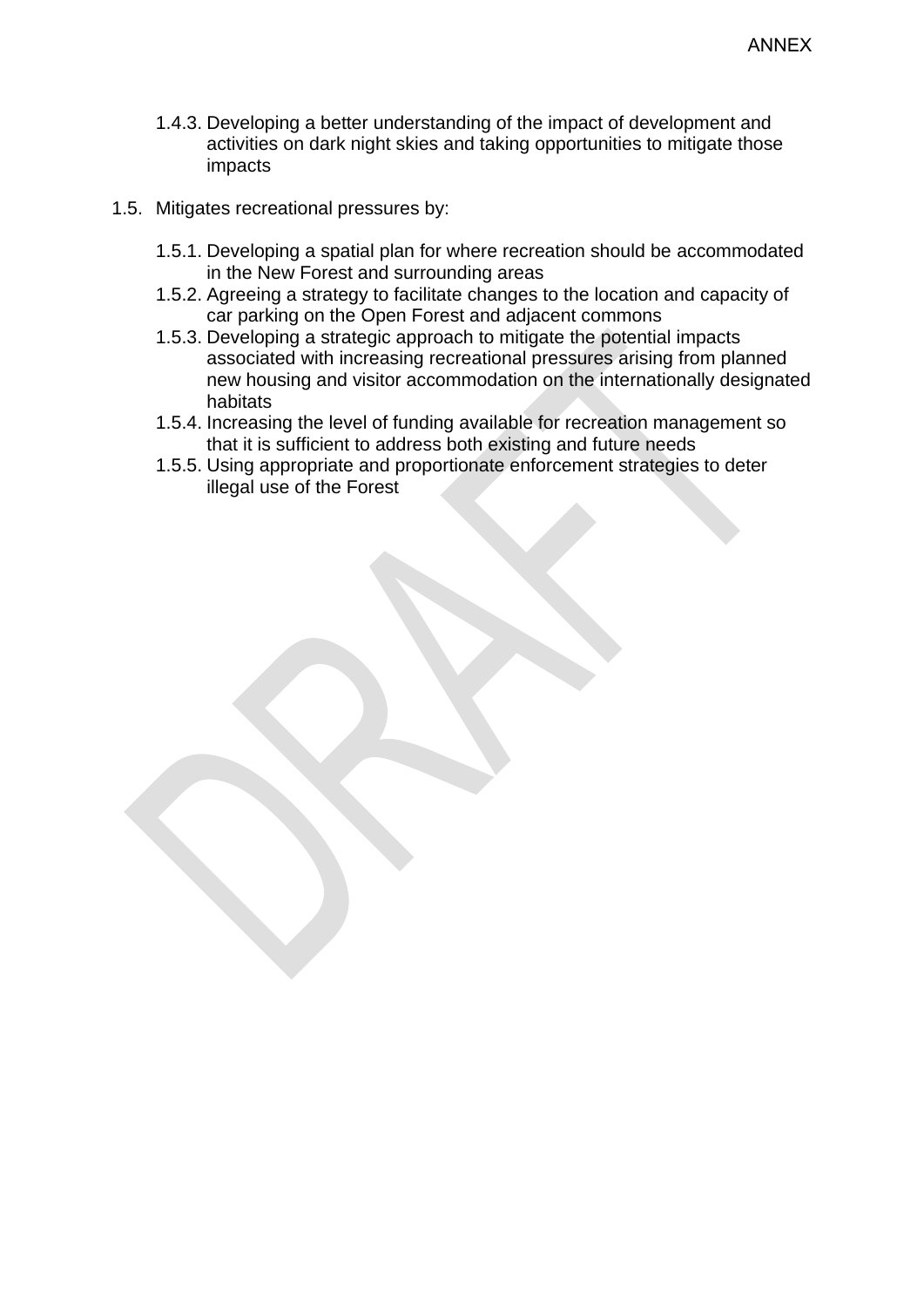# **2. Net Zero with Nature**

#### **Outcome:**

Net zero carbon emissions is achieved by 2050, through significant cuts in landbased emissions and the conservation and restoration of natural ecosystems, to both reduce emissions production and remove emissions from the atmosphere.

#### **Why is it important?**

Climate change, along with biodiversity loss, is the greatest long-term challenge of the present day. The impact of climate change on the New Forest is likely to be wide reaching, with warmer, wetter winters, hotter, dryer summers, rising sea levels and an increasing frequency of extreme weather events, the effects of which are already being seen. The overriding challenge for the Partnership Plan is to make a significant contribution to both mitigating and facilitating the adaptation of people and wildlife to a warming world.

The National Park Authority declared a climate and nature emergency in January 2020, with a commitment to reduce its own greenhouse gas emissions to net zero by 2030. Many of the partner organisations have made similar declarations and we all recognise that progress can only be made through collaborative working and a collective ambition to achieve net zero with nature.

The natural environment is the most important and effective solution we have for capturing and sequestering carbon long-term. As a partnership we will work to safeguard the New Forest landscape, restore habitats to sequester carbon and combat biodiversity loss as well as support behaviour changes to ensure the National Park continues to be a treasured landscape for the nation.

#### **Our priorities**

We will provide leadership to reduce carbon emissions and increase carbon sequestration, working towards the National Park being 'net zero with nature' by 2050. Net zero is achieved when the amount of Greenhouse Gases (GHGs) emitted by human activities on a global scale are equal to that being removed by the natural environment. We will do this through a programme of work that:

- 2.1. Establishes baseline data and evidence by:
	- 2.1.1. Working collectively to both identify relevant emissions and the pace at which they need to be reduced to meet net zero by 2050
	- 2.1.2. Researching and monitoring likely impacts of climate change and how that affects the National Park's ability to maintain its carbon stores and continue to sequester carbon
	- 2.1.3. Developing research agendas and links with national level research bodies
	- 2.1.4. Mapping both existing carbon storage and sequestration (carbon removal from atmosphere) rates across the National Park, as well as the potential increase in carbon sequestration the Park could support.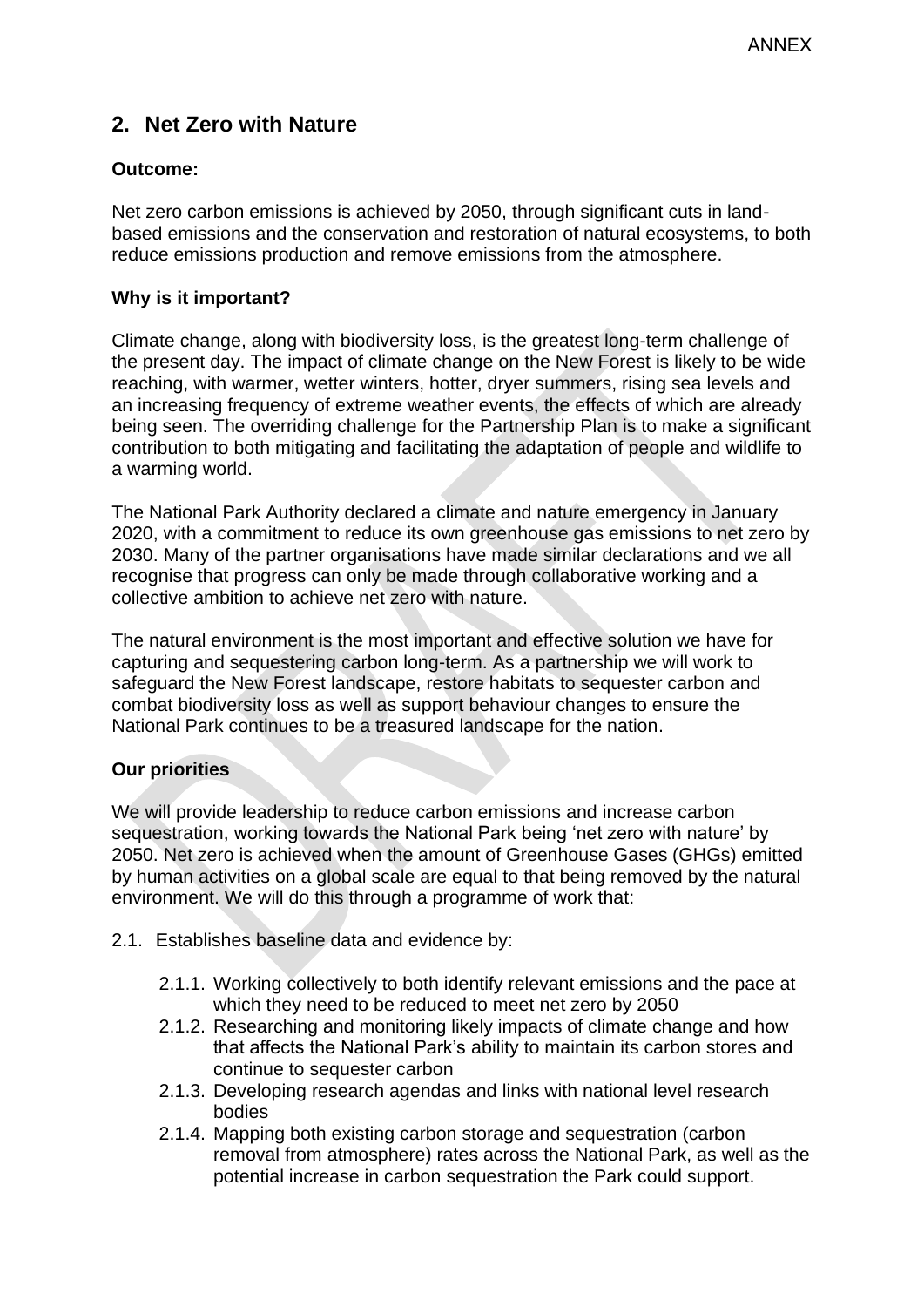- 2.2. Implements nature-based climate solutions by:
	- 2.2.1. Identifying the range of nature-based climate solutions in the National Park and working collectively to agree actions to implement these, e.g. the most appropriate type of habitat restoration, preferred areas for tree and hedgerow planting, woodland creation including natural woodland regeneration ('the right tree in the right place')
	- 2.2.2. Providing advice on low carbon and nature-friendly practices and engaging farmers / landowners in the uptake of agricultural practices that both reduce carbon emissions and increase carbon sequestration (carbon removal from atmosphere where it causes climate change)
	- 2.2.3. Training advisors on low carbon and nature-friendly farming practices
	- 2.2.4. Taking action to protect our existing carbon stores by building resilience into our ecosystems e.g. maintaining genetic diversity within our woodlands to combat pests and diseases that threaten tree survival
	- 2.2.5. Exploring the potential for both public funding and private finance to fund nature restoration at the scale required to tackle the climate crisis
- 2.3. Builds a New Forest coalition for a net zero economy by:
	- 2.3.1. Creating forums for working collectively to reduce carbon emissions across all sectors
	- 2.3.2. Carefully integrating infrastructure projects with the wider natural environment
	- 2.3.3. Promoting measures to reduce demand, increase energy efficiency and use energy from renewable energy sources
	- 2.3.4. Promoting investment opportunities to fund nature recovery that increases carbon sequestration and protects our existing carbon stores
- 2.4. Activates communities through programmes of education and engagement by:
	- 2.4.1. Supporting our communities to take action by encouraging low carbon living and sustainable purchasing
	- 2.4.2. Encouraging visitors to adopt low carbon forms of travel to access the Park
	- 2.4.3. Enlisting more volunteers and support for the New Forest Ambassadors' Scheme
- 2.5. Increases Sustainable Travel by:
	- 2.5.1. Producing and delivering an agreed New Forest Local Cycling and Walking Infrastructure Plan (LCWIP)
	- 2.5.2. Campaigning for lower speed limits across the Forest where appropriate and evidenced, to secure quieter, slower and reduced traffic impacts
	- 2.5.3. Developing a more co-ordinated and integrated approach to sustainable transport through the relevant Local Transport Plans and by developing a New Forest Transport Strategy
	- 2.5.4. Supporting bids for schemes that enable us to decarbonise the transport system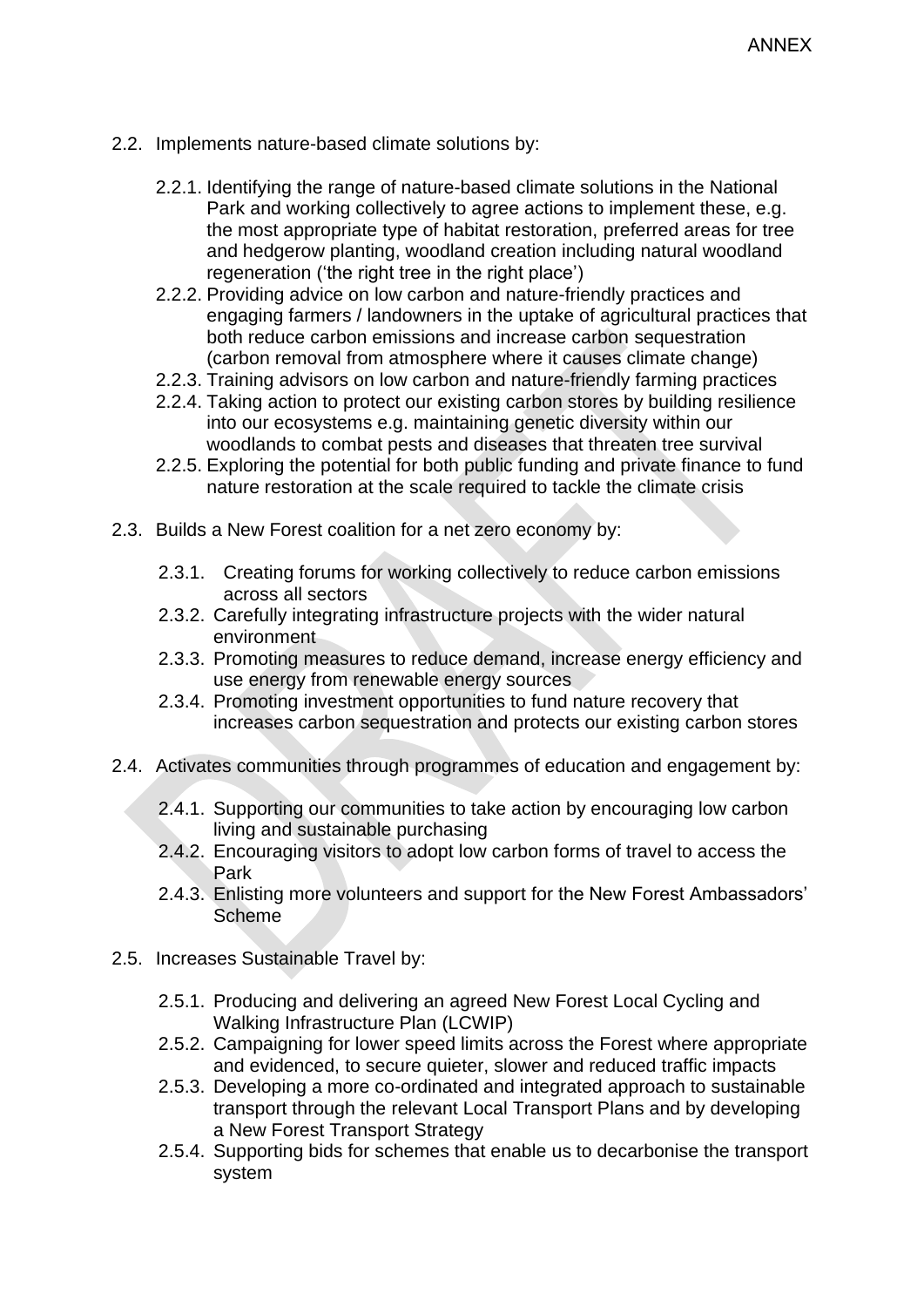# **3. Thriving Forest**

#### **Outcome:**

A living, working Forest is sustained through its rich cultural heritage and natural beauty and support for commoning. There is a vibrant local produce market, access to affordable homes, a growing green economy featuring sustainable tourism and green businesses.

#### **Why is it important?**

The New Forest is one of the last remaining extensive areas of unspoilt countryside and semi-natural habitat in lowland Europe. It is a cultural landscape of exceptional natural beauty, shaped over the millennia through the close relationship between the land, the history and culture of its people. It is also a living working landscape that has survived largely because of the persistence of a pastoral economy based on the exercise of common rights of grazing and mast. The New Forest is now one of the few remaining extensive systems of common rights operating in lowland Europe. There are nevertheless concerns about the longer-term viability of commoning, which is particularly vulnerable to recreational pressures.

Maintaining a high-quality natural environment can also contribute substantial economic benefits by supporting the growing green economy, including sustainable tourism and helping to attract high-value businesses and employees. Local produce and local businesses are vital to the health and wellbeing of our rural environment and local economy.

The Government's National Parks Circular confirms that by harnessing the economy to environmental ends, tangible economic benefits can be delivered in National Parks through the delivery of the two statutory purposes<sup>3</sup>. The New Forest National Park itself is home to 35,000 people and around 2,500 local businesses. Tourism and the visitor economy make a significant contribution to the local economy. It is estimated that tourism-related activities generate over £528 million annually and provide nearly 20% of all local jobs.

For these reasons, national policy recognises the need for small-scale, sustainably located development within National Parks to support the socio-economic wellbeing of our communities. We need to support community and green economic recovery from the Covid-19 pandemic and at the same time take steps to address societal issues such as the high cost of housing and an ageing population.

#### **Our priorities**

We will sustain a living working Forest through a collective programme of work that:

<sup>&</sup>lt;sup>3</sup> National Parks Circular, 2010 - Policy paper overview: English national parks and the broads: UK [government vision and circular 2010 -](https://www.gov.uk/government/publications/english-national-parks-and-the-broads-uk-government-vision-and-circular-2010) GOV.UK (www.gov.uk)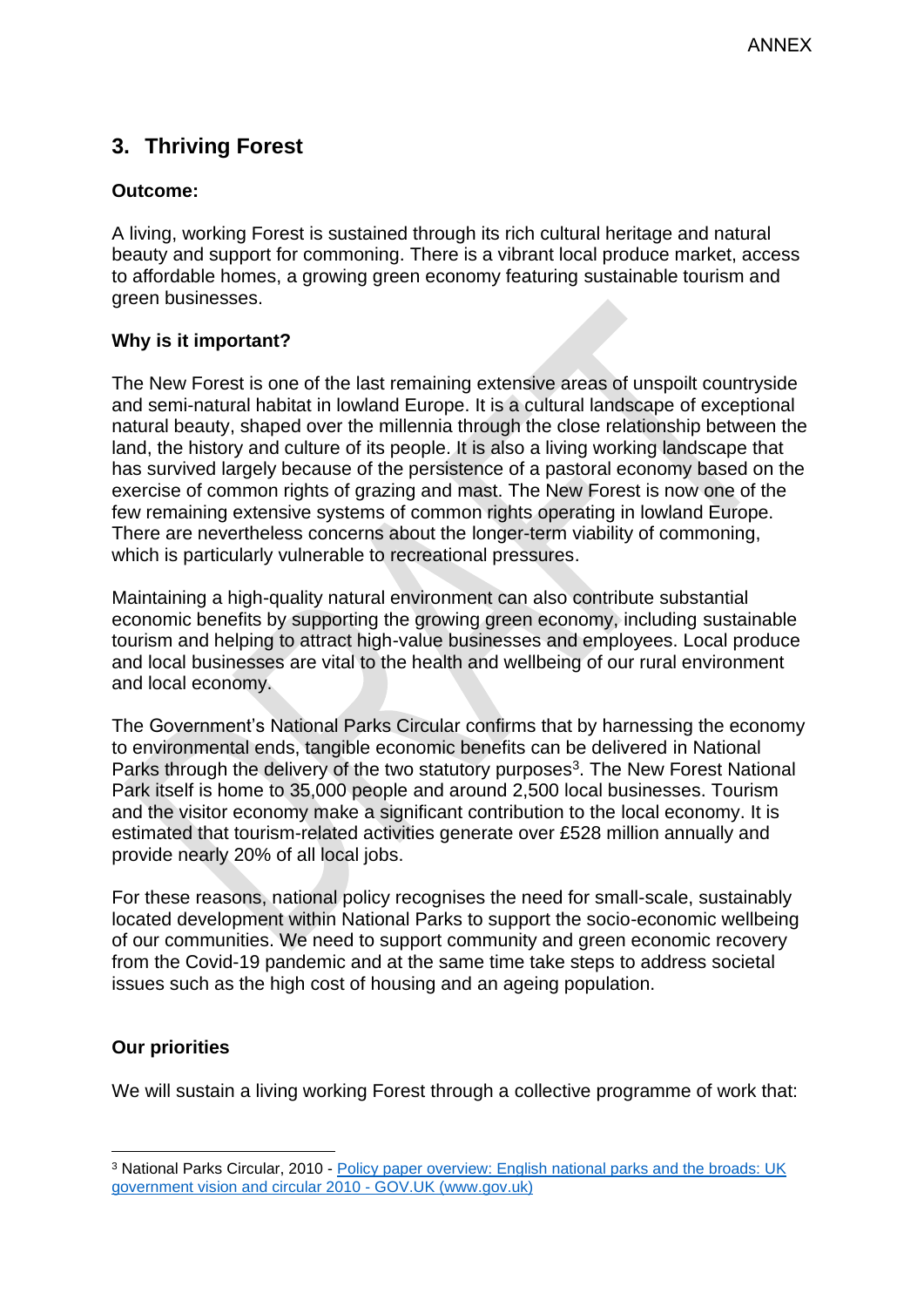- 3.1. Increases green skills and jobs by:
	- 3.1.1. Recognising the National Park as a centre of excellence for green skills and jobs and a hub for investment in natural capital
	- 3.1.2. Developing a strategy and opportunities for young people through education and training
	- 3.1.3. Designing an apprenticeship programme building on the 'Our Past Our Future' (OPOF) ranger scheme
	- 3.1.4. Creating a green recovery / investment fund
- 3.2. Supports Sustainable Land Management by:
	- 3.2.1. Developing new business models with landowners to support the delivery of public goods
	- 3.2.2. Maintaining, continuing and enhancing public goods through commoning and farming; safeguard vital back-up grazing
	- 3.2.3. Facilitating the Forest Farming Group
- 3.3. Champions the future of New Forest Commoning by:
	- 3.3.1. Securing the future of commoning by collaborating with relevant organisations to protect and promote commoning
- 3.4. Supports New Forest Business and Green Tourism by:
	- 3.4.1 Encouraging investment by businesses to halve emissions by 2030
	- 3.4.2 Supporting the development of activities delivered by local businesses that provide authentic, sustainable experiences linked to the landscape
	- 3.4.3 Supporting local produce through the New Forest Marque
- 3.5. Increases the availability of affordable housing by:
	- 3.5.1. Providing more affordable housing for local communities, commoners and forestry keepers where appropriate, and retaining the existing stock of affordable and occupancy restricted housing
	- 3.5.2. Facilitating site finding, community involvement and application process through the 'rural exception route'
	- 3.5.3. Better monitoring and reporting of availability of restricted housing stock (conditions/leases/tenancy agreements)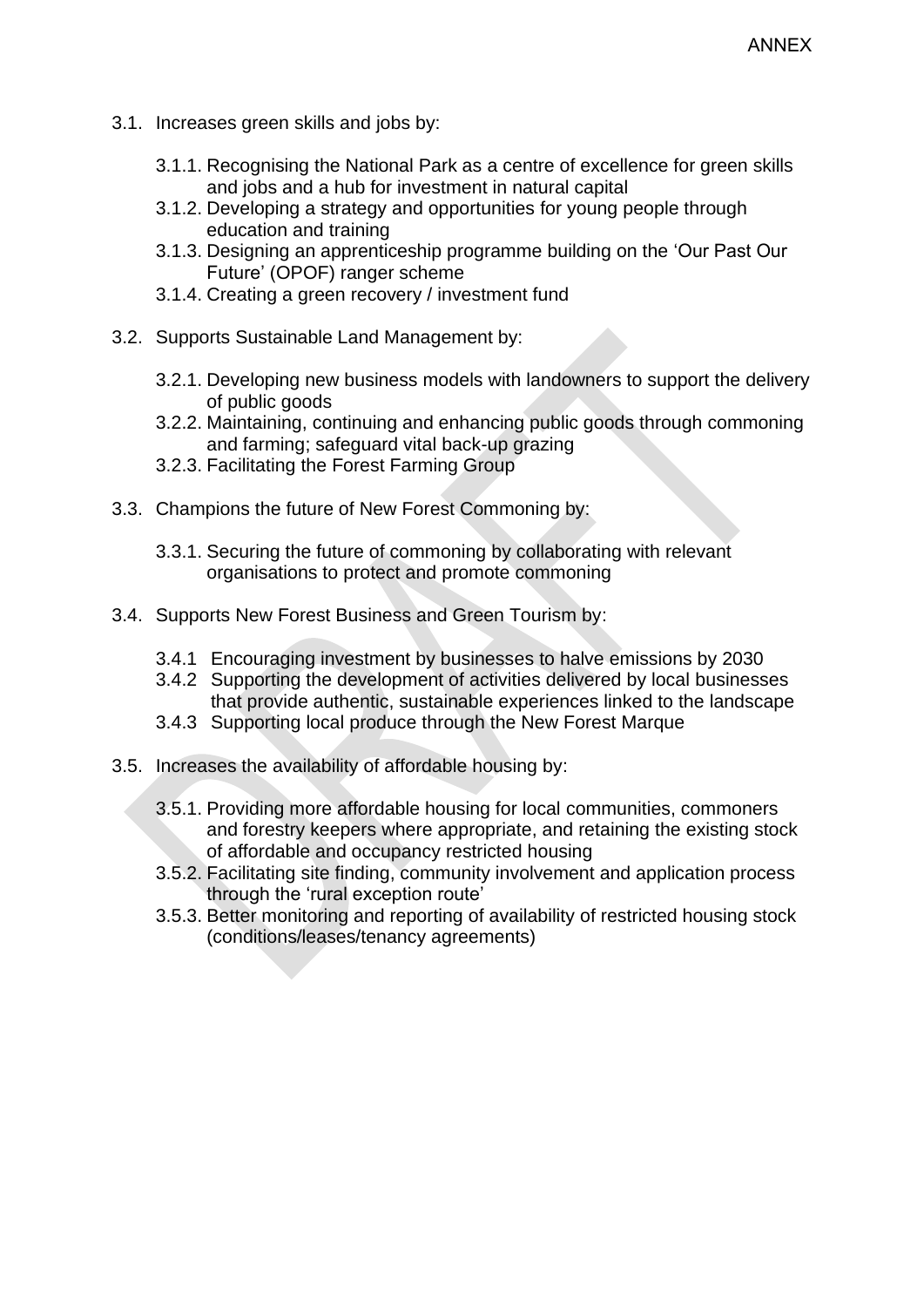# **4. An inclusive National Park**

#### **Outcome:**

People within reach of the New Forest, of all backgrounds, abilities and socioeconomic groups, value the National Park as an important part of their lives and seek to care for it.

#### **Why is it important?**

People need nature and culture for their physical, mental and spiritual health. The future of the New Forest depends on future generations' understanding and valuing this internationally-important landscape – and helping to care for it. Education officers across Forest organisations teach 10,000 children and young people a year with sessions tailored to learning about the New Forest and rangers work with thousands more through their family-focussed events and activities. Many more are engaged through the media, print and online platforms.

We want to encourage greater understanding and appreciation of the National Park, whilst ensuring minimum impact, and support the social and economic benefits that visitors bring in a sustainable way. We also want to specifically help people who face barriers or particular challenges to access so that they can benefit equally from engagement with the National Park. Effective engagement, interpretation and communication programmes with new and existing partners will be required to ensure we are a National Park for all.

#### **Our priorities**

We will do this through a programme of work that:

- 4.1. Promotes health and wellbeing by:
	- 4.1.1. Building a strong, mutually beneficial partnership between the health and environment sectors, including a five-year programme of 'Health Education Fellowships' and facilitating effective local networks
	- 4.1.2. Addressing health inequalities locally and regionally through improved green space, targeted interventions and nature-based referrals
	- 4.1.3. Increasing uptake of walking for health, inclusive cycling for health and volunteering for health programmes.
- 4.2. Connects people with nature and landscape by:
	- 4.2.1. Removing barriers to participation and access physical and perceived, e.g. affordable public transport
	- 4.2.2. Recruiting more rangers, part of whose role is to help people understand and enjoy the New Forest, including apprentice rangers
	- 4.2.3. Using data and evidence to create a more accurate picture of the current and possible users of the New Forest National Park and barriers to participation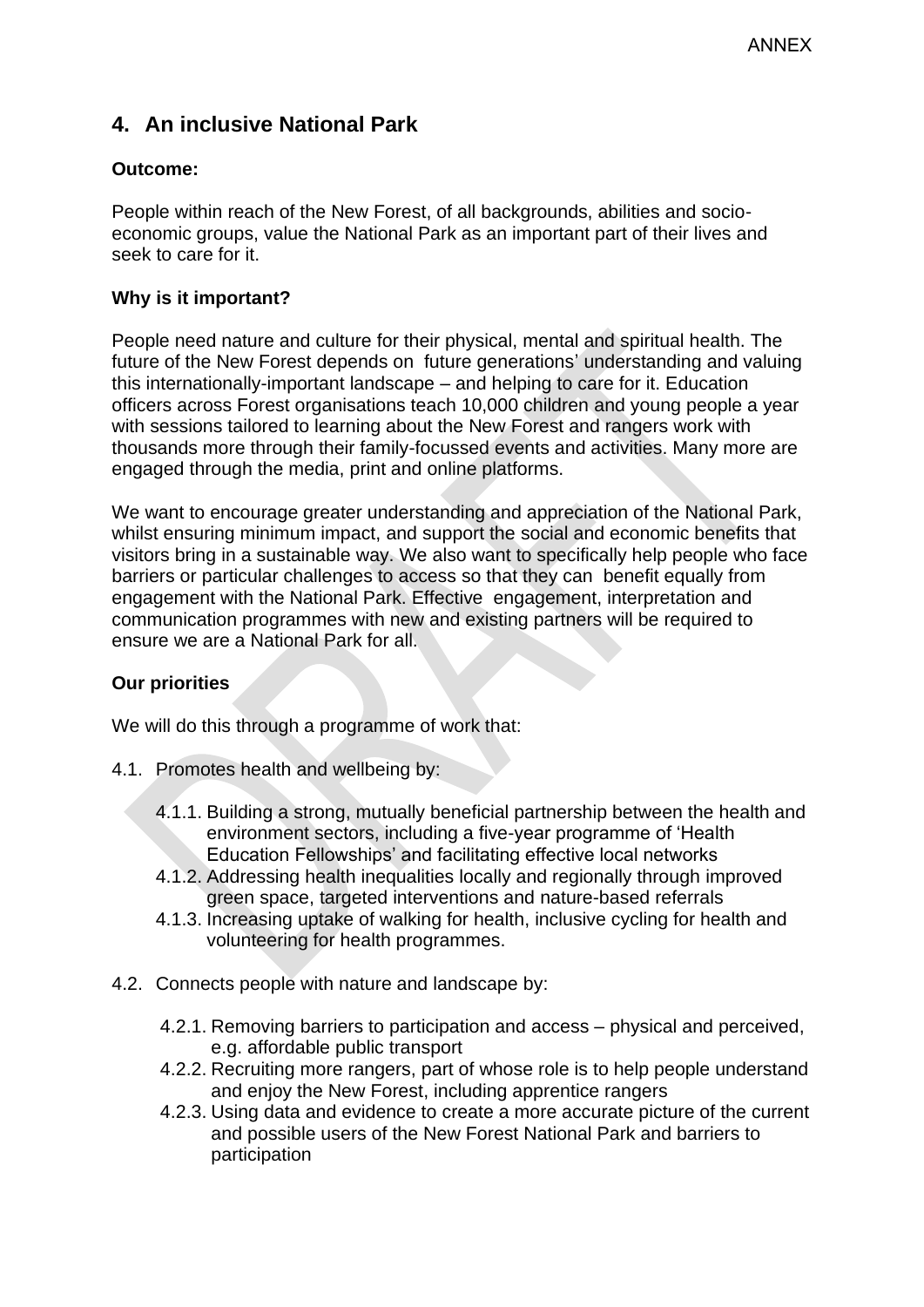- 4.2.4. Developing comprehensive and inclusive programmes of health and youth engagement and outreach to build relationships with diverse communities and audiences, including a Youth Action Project and bespoke education activity.
- 4.3. Leads inclusive place-making, celebrates beauty and safeguards our cultural heritage by:
	- 4.3.1. Assisting communities and local organisations to lead and shape cultural and natural heritage projects that foster identity and a sense of place
	- 4.3.2. Bringing together cultural heritage and archaeological datasets, identifying gaps and surveying identified areas to achieve a complete picture for future management
	- 4.3.3. Interpreting and disseminating landscape, cultural and natural heritage through specific outreach such as the New Forest Knowledge website.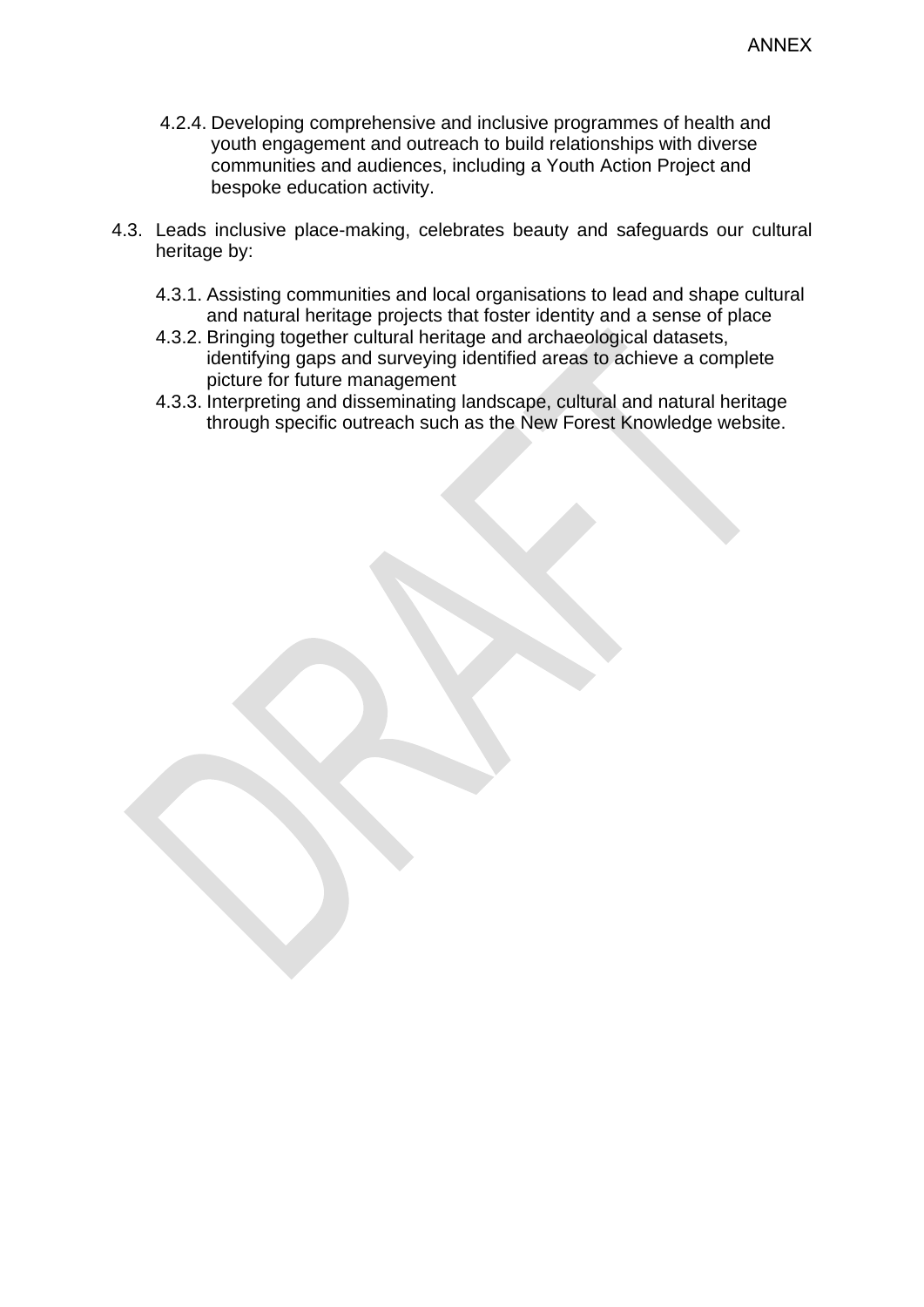# **5. Team New Forest**

#### **Outcome:**

Communities, businesses and organisations work together as a team to deliver the vision of the Partnership Plan, sharing knowledge, ideas and resources to deliver the best for the Forest.

#### **Why is it important?**

The long-term survival of the New Forest is just as dependent on what happens around the boundary, regionally and nationally as within. We need to consolidate our networks and influence, nurture a culture of collaboration and enable delivery of policies and a package of measures to ensure the National Park landscape, economy and communities thrive. We need to be better than the sum of our parts to meet the challenges ahead and to ensure we are as efficient and effective a team for the New Forest as possible.

We want to harness the wealth of experience, skills and views in delivering this Partnership Plan. The Plan will be a living programme of work that will evolve over time, adapting and improving to new challenges and changing agendas. As well as building effective and impactful working arrangements to deliver, we also need to ensure that we hear and take account of all sections of our community and incorporate their ideas and innovations as we move forwards.

Everyone stands to benefit when we embrace and value the diversity of thoughts, perspectives and ways of working that people from different backgrounds, experiences and identities bring to the National Park. Our work and our National Park will be richer and more impactful if we take account of and include the views, talents and skills of all sections of society.

We will ensure a range of interventions are in place to enable all sectors of our community to have their say, take part and influence action in the National Park.

Data, evidence and understanding of the context we work in must underpin and help guide the Partnership Plan and our work with different organisations and groups. It will also be needed to monitor and measure impact. We will establish a National Park insights capability with universities, businesses and other stakeholders to ensure that our decision-making is anchored in robust research, that our action is monitored and that we are able to capture regular insights into the views of the community and of relevant social, economic and policy context.

#### **Our priorities**

We will do this through a programme of work that:

5.1. Works with a wide range of people in our community and beyond by:

- 5.1.1. Growing understanding of each other and our audiences
- 5.1.2. Enabling enriching experiences for a diversity of people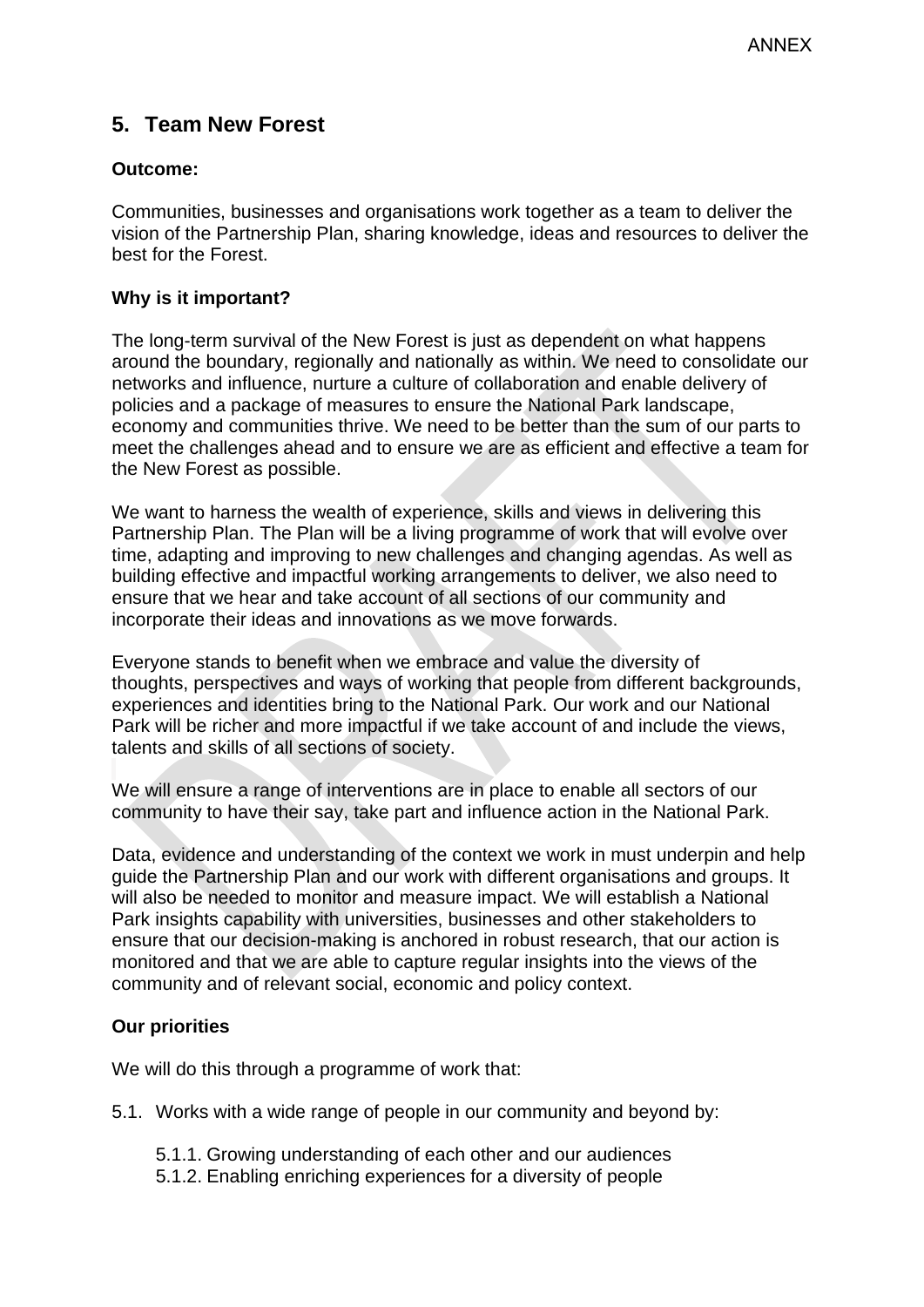- 5.2. Establishes strong partnerships and relationships within and beyond boundaries by:
	- 5.2.1. Increasing the breadth and depth of our engagement by helping recreational users to understand their impacts on the National Park and the changes residents could make to help contribute to nature's recovery and tackle the climate emergency.
	- 5.2.2. Establishing a new Partnership Board
	- 5.2.3. Advocating regionally, nationally and internationally; identifying key means by which we can realise the ambition of the Partnership Plan
	- 5.2.4. Expanding and consolidating links from the New Forest to Dorset, Hampshire and Wiltshire
	- 5.2.5. Activating and channelling people's enthusiasm for caring for the New Forest and learning more about it (such as New Forest Ambassadors Scheme); harnessing and supporting existing movements within our communities
- 5.3. Leads the green agenda; seeking to influence, shape and innovate by:
	- 5.3.1. Ensuring blue-green infrastructure is in place, connecting key network areas to help solve climate challenges by building with nature
	- 5.3.2. Managing recreation across the area effectively, seeking new opportunities for sites where people and nature can benefit
	- 5.3.3. Working with the national parks and wider protected landscapes to ensure they are recognised as central to providing nature-based solutions to the climate emergency and recovery of people.
	- 5.3.4. Positioning the Green Halo Partnership to cement our role as thought leaders, influencing, developing and implementing policy in this area
	- 5.3.5. Championing and helping to deliver the green recovery and the 'Greenprint' aspirations of the wider area
	- 5.3.6. Working with Southampton City Council on developing its National Park City campaign
	- 5.3.7. Exploring the National Park City region bid with Southampton City Council, South Downs National Park Authority (SDNPA) and the Isle of Wight Area of Outstanding Natural Beauty (AONB)
- 5.4. Develops our reputation as a 'centre of excellence' through our work together for the National Park and wider area by:
	- 5.4.1. Understanding our evidence needs, the gaps and how to fill them; we are known as a centre of excellence for evidence, data and insights – in its commission, collation and application
	- 5.4.2. Successfully scanning horizons using up-to-date evidence and data
	- 5.4.3. Developing a 'SMART' National Park ambition with greatly improved broadband connectivity and use of up-to-date technologies where they can help solve National Park issues and take beneficial opportunities
	- 5.4.4. Working with each other efficiently, effectively and with respect.